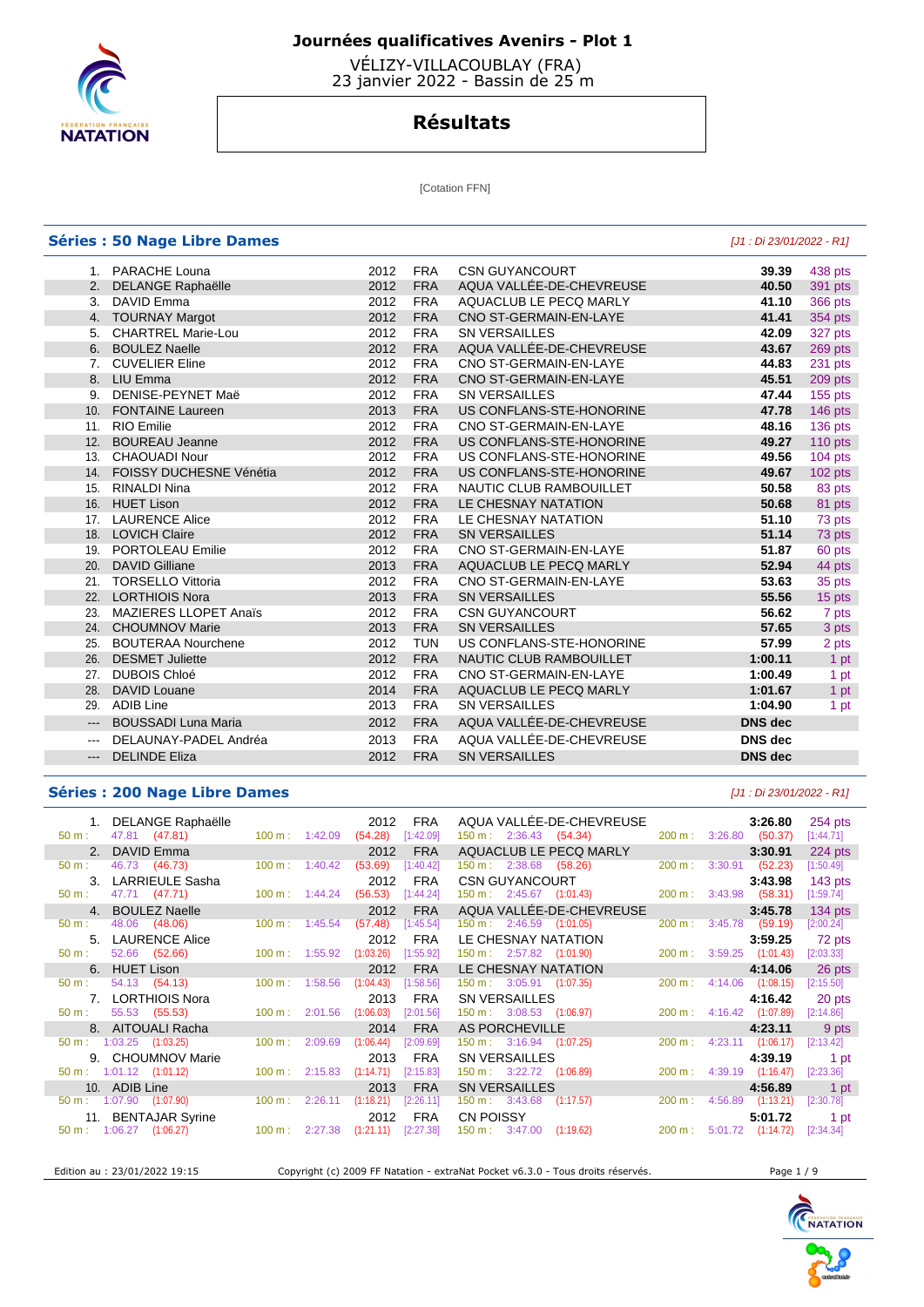

 VÉLIZY-VILLACOUBLAY (FRA) 23 janvier 2022 - Bassin de 25 m

# **Résultats**

### **(Suite) Séries : 200 Nage Libre Dames** [J1 : Di 23/01/2022 - R1]

| BOUSSADI Luna Maria<br>$  -$ | 2012 | <b>FRA</b> | AQUA VALLÉE-DE-CHEVREUSE | <b>DNS</b> dec |
|------------------------------|------|------------|--------------------------|----------------|
| --- DELAUNAY-PADEL Andréa    | 2013 | <b>FRA</b> | AQUA VALLÉE-DE-CHEVREUSE | DNS dec        |

### **Séries : 400 Nage Libre Dames** [J1 : Di 23/01/2022 - R1]

| 1. PARACHE Louna                                         |                             |         | 2012              | <b>FRA</b>              | <b>CSN GUYANCOURT</b>                     |                   | 6:23.69                          | 440 pts           |
|----------------------------------------------------------|-----------------------------|---------|-------------------|-------------------------|-------------------------------------------|-------------------|----------------------------------|-------------------|
| 42.56<br>$50 m$ :<br>(42.56)                             | $100 \text{ m}$ : 1:32.50   |         | (49.94)           | [1:32.50]               | 150 m: 2:21.85 (49.35)                    | $200 \text{ m}$ : | $3:11.99$ (50.14)                | [1:39.49]         |
| 4:00.03<br>250 m:<br>(48.04)                             | 300 m:                      | 4:48.89 | (48.86)           | [1:36.90]               | $350 \text{ m}: 5:37.39$<br>(48.50)       | 400 m:            | $6:23.69$ $(46.30)$              | [1:34.80]         |
| 2. CHARTREL Marie-Lou                                    |                             |         | 2012              | <b>FRA</b>              | <b>SN VERSAILLES</b>                      |                   | 6:56.96                          | 296 pts           |
| 46.24<br>$50 \text{ m}$ :<br>(46.24)                     | $100 \text{ m}$ :           | 1:38.46 | (52.22)           | [1:38.46]               | 2:32.59<br>(54.13)<br>$150 \text{ m}$ :   | 200 m:            | 3:25.07<br>(52.48)               | [1:46.61]         |
| 4:18.07<br>(53.00)<br>250 m:                             | 300 m:                      | 5:11.96 | (53.89)           | [1:46.89]               | 350 m: 6:03.81<br>(51.85)                 | 400 m:            | 6:56.96<br>(53.15)               | [1:45.00]         |
| <b>TOURNAY Margot</b>                                    |                             |         | 2012              | <b>FRA</b>              | CNO ST-GERMAIN-EN-LAYE                    |                   | 6:57.80                          | 293 pts           |
| $50 m$ :<br>47.88<br>(47.88)                             | 100 m:                      | 1:42.16 | (54.28)           | [1:42.16]               | 150 m: 2:35.63<br>(53.47)                 | 200 m:            | 3:29.45<br>(53.82)               | [1:47.29]         |
| 250 m: 4:23.45<br>(54.00)                                | 300 m:                      | 5:17.73 | (54.28)           | [1:48.28]               | 350 m:<br>6:11.45<br>(53.72)              | 400 m:            | $6:57.80$ (46.35)                | [1:40.07]         |
| 4. CUVELIER Eline                                        |                             |         | 2012              | <b>FRA</b>              | CNO ST-GERMAIN-EN-LAYE                    |                   | 7:31.25                          | 177 pts           |
| $50 m$ :<br>48.90<br>(48.90)                             | 100 m: 1:45.40              |         | (56.50)           | [1:45.40]               | 150 m: 2:41.75<br>(56.35)                 |                   | 200 m: 3:40.86 (59.11)           | [1:55.46]         |
| 250 m: 4:37.50<br>(56.64)                                | 300 m:                      | 5:34.36 | (56.86)           | [1:53.50]               | 350 m: 6:33.08<br>(58.72)                 | 400 m:            | 7:31.25 (58.17)                  | [1:56.89]         |
| 5 <sub>1</sub><br><b>RIO Emilie</b>                      |                             |         | 2012              | <b>FRA</b>              | CNO ST-GERMAIN-EN-LAYE                    |                   | 8:12.67                          | 74 pts            |
| $50 m$ :<br>52.77<br>(52.77)                             | $100 \text{ m}$ :           | 1:55.82 | (1:03.05)         | [1:55.82]               | $150 \text{ m}: 3:00.63$<br>(1:04.81)     | $200 \text{ m}$ : | 4:07.07<br>(1:06.44)             | [2:11.25]         |
| $5:10.38$ $(1:03.31)$<br>250 m:                          | 300 m:                      | 6:16.21 | (1:05.83)         | [2:09.14]               | 350 m: 7:17.55<br>(1:01.34)               | 400 m:            | 8:12.67<br>(55.12)               | [1:56.46]         |
| DENISE-PEYNET Maë                                        |                             |         | 2012              | <b>FRA</b>              | <b>SN VERSAILLES</b>                      |                   | 8:21.46                          | 57 pts            |
| 50.58<br>$50 m$ :<br>(50.58)                             | $100 \text{ m}$ :           | 1:50.68 | (1:00.10)         | [1:50.68]               | 150 m: 2:52.86<br>(1:02.18)               | 200 m:            | 3:59.11<br>(1:06.25)             | [2:08.43]         |
| 5:04.14<br>(1:05.03)<br>250 m:                           | 300 m:                      | 6:10.46 | (1:06.32)         | [2:11.35]               | 350 m: 7:16.83<br>(1:06.37)               | 400 m:            | 8:21.46 (1:04.63)                | [2:11.00]         |
| 7. LIU Emma                                              |                             |         | 2012              | <b>FRA</b>              | CNO ST-GERMAIN-EN-LAYE                    |                   | 8:38.59                          | 32 pts            |
| $50 m$ :<br>56.74<br>(56.74)                             | $100 \text{ m}$ :           | 2:01.39 | (1:04.65)         | [2:01.39]               | 3:07.06<br>$150 \text{ m}$ :<br>(1:05.67) | 200 m:            | 4:13.57<br>(1:06.51)             | [2:12.18]         |
| 5:22.18<br>250 m:<br>(1:08.61)                           | 300 m:                      | 6:31.16 | (1:08.98)         | [2:17.59]               | 350 m: 7:31.22<br>(1:00.06)               | 400 m:            | 8:38.59<br>(1:07.37)             | [2:07.43]         |
| <b>PORTOLEAU Emilie</b><br>8.                            |                             |         | 2012              | <b>FRA</b>              | CNO ST-GERMAIN-EN-LAYE                    |                   | 8:51.68                          | 17 pts            |
| 58.28<br>(58.28)<br>$50 \text{ m}$ :                     | $100 \text{ m}$ :           | 2:05.83 | (1:07.55)         | [2:05.83]               | 150 m : 3:13.47 (1:07.64)                 | 200 m:            | 4:22.22<br>(1:08.75)             | [2:16.39]         |
| 250 m: 5:31.40<br>(1:09.18)                              | 300 m:                      | 6:39.86 | (1:08.46)         | [2:17.64]               | 350 m : 7:47.68<br>(1:07.82)              | 400 m:            | 8:51.68<br>(1:04.00)             | [2:11.82]         |
| 9. TORSELLO Vittoria                                     |                             |         | 2012              | <b>FRA</b>              | CNO ST-GERMAIN-EN-LAYE                    |                   | 8:52.54                          | 16 pts            |
| $50 m$ :<br>59.85<br>(59.85)                             | $100 \text{ m}$ :           | 2:12.06 | (1:12.21)         | [2:12.06]               | $150 \text{ m}: 3:19.53$<br>(1:07.47)     | $200 \text{ m}$ : | 4:28.43<br>(1:08.90)             | [2:16.37]         |
| 250 m: 5:36.81 (1:08.38)                                 | $300 \text{ m}$ :           | 6:40.53 | (1:03.72)         | [2:12.10]               | 350 m: 7:48.46<br>(1:07.93)               | 400 m:            | 8:52.54 (1:04.08)                | [2:12.01]         |
| <b>LOVICH Claire</b><br>10.                              |                             |         | 2012              | <b>FRA</b>              | <b>SN VERSAILLES</b>                      |                   | 8:59.16                          | 11 pts            |
| 57.68<br>$50 m$ :<br>(57.68)                             | $100 \text{ m}$ :<br>300 m: | 2:06.05 | (1:08.37)         | [2:06.05]               | 150 m: 3:13.45<br>(1:07.40)               | $200 \text{ m}$ : | 4:24.40<br>(1:10.95)             | [2:18.35]         |
| 5:35.45<br>250 m:<br>(1:11.05)                           |                             | 6:44.00 | (1:08.55)         | [2:19.60]               | 7:52.93<br>350 m:<br>(1:08.93)            | 400 m:            | (1:06.23)<br>8:59.16             | [2:15.16]         |
| <b>DUBOIS Chloé</b><br>11.<br>50 m: 1:10.20<br>(1:10.20) | $100 \text{ m}$ :           | 2:23.35 | 2012<br>(1:13.15) | <b>FRA</b><br>[2:23.35] | CNO ST-GERMAIN-EN-LAYE<br>150 m: 3:44.35  | 200 m:            | 10:29.87<br>5:06.17<br>(1:21.82) | 1 pt<br>[2:42.82] |
| 6:27.03 (1:20.86)<br>250 m:                              | $300 \text{ m}$ : 7:49.71   |         | (1:22.68)         | [2:43.54]               | (1:21.00)<br>350 m: 9:15.80<br>(1:26.09)  | $400 \text{ m}$ : | 10:29.87 (1:14.07)               | [2:40.16]         |
|                                                          |                             |         |                   |                         |                                           |                   |                                  |                   |
| --- DELINDE Eliza                                        |                             |         | 2012              | <b>FRA</b>              | <b>SN VERSAILLES</b>                      |                   | <b>DNS</b> dec                   |                   |

#### **Séries : 50 Dos Dames** [J1 : Di 23/01/2022 - R1]

|     | DAVID Emma                     | 2012 | <b>FRA</b> | AQUACLUB LE PECQ MARLY   | 44.77 | 499 pts   |
|-----|--------------------------------|------|------------|--------------------------|-------|-----------|
| 2.  | <b>DELANGE Raphaëlle</b>       | 2012 | <b>FRA</b> | AQUA VALLÉE-DE-CHEVREUSE | 45.42 | 476 pts   |
| 3.  | <b>TOURNAY Margot</b>          | 2012 | <b>FRA</b> | CNO ST-GERMAIN-EN-LAYE   | 47.18 | 415 pts   |
| 4.  | <b>CHAOUADI Nour</b>           | 2012 | <b>FRA</b> | US CONFLANS-STE-HONORINE | 50.31 | 317 pts   |
| 5.  | <b>CUVELIER Eline</b>          | 2012 | <b>FRA</b> | CNO ST-GERMAIN-EN-LAYE   | 50.55 | 310 pts   |
| 6.  | <b>BOULEZ Naelle</b>           | 2012 | <b>FRA</b> | AQUA VALLÉE-DE-CHEVREUSE | 52.47 | 257 pts   |
| 7.  | <b>BOUREAU Jeanne</b>          | 2012 | <b>FRA</b> | US CONFLANS-STE-HONORINE | 53.09 | 241 pts   |
| 8.  | <b>FONTAINE Laureen</b>        | 2013 | <b>FRA</b> | US CONFLANS-STE-HONORINE | 54.91 | 197 pts   |
| 9.  | <b>RINALDI Nina</b>            | 2012 | <b>FRA</b> | NAUTIC CLUB RAMBOUILLET  | 56.14 | 169 pts   |
| 10. | <b>RIO Emilie</b>              | 2012 | <b>FRA</b> | CNO ST-GERMAIN-EN-LAYE   | 56.18 | 169 pts   |
| 11. | <b>AITOUALI Racha</b>          | 2014 | <b>FRA</b> | AS PORCHEVILLE           | 57.07 | 150 pts   |
| 12. | LIU Emma                       | 2012 | <b>FRA</b> | CNO ST-GERMAIN-EN-LAYE   | 57.63 | 139 pts   |
| 13. | <b>FOISSY DUCHESNE Vénétia</b> | 2012 | <b>FRA</b> | US CONFLANS-STE-HONORINE | 58.08 | 130 pts   |
| 14. | <b>MAZIERES LLOPET Anaïs</b>   | 2012 | <b>FRA</b> | <b>CSN GUYANCOURT</b>    | 58.37 | 125 pts   |
| 15. | DAVID Gilliane                 | 2013 | <b>FRA</b> | AQUACLUB LE PECQ MARLY   | 58.49 | 123 pts   |
| 16. | <b>TORSELLO Vittoria</b>       | 2012 | <b>FRA</b> | CNO ST-GERMAIN-EN-LAYE   | 58.71 | 119 pts   |
| 17. | PORTOLEAU Emilie               | 2012 | <b>FRA</b> | CNO ST-GERMAIN-EN-LAYE   | 59.31 | 108 pts   |
| 18. | <b>BENTAJAR Syrine</b>         | 2012 | <b>FRA</b> | <b>CN POISSY</b>         | 59.44 | $106$ pts |
|     |                                |      |            |                          |       |           |

 **Edition au : 23/01/2022 19:15 Copyright (c) 2009 FF Natation - extraNat Pocket v6.3.0 - Tous droits réservés. Page 2 / 9** 

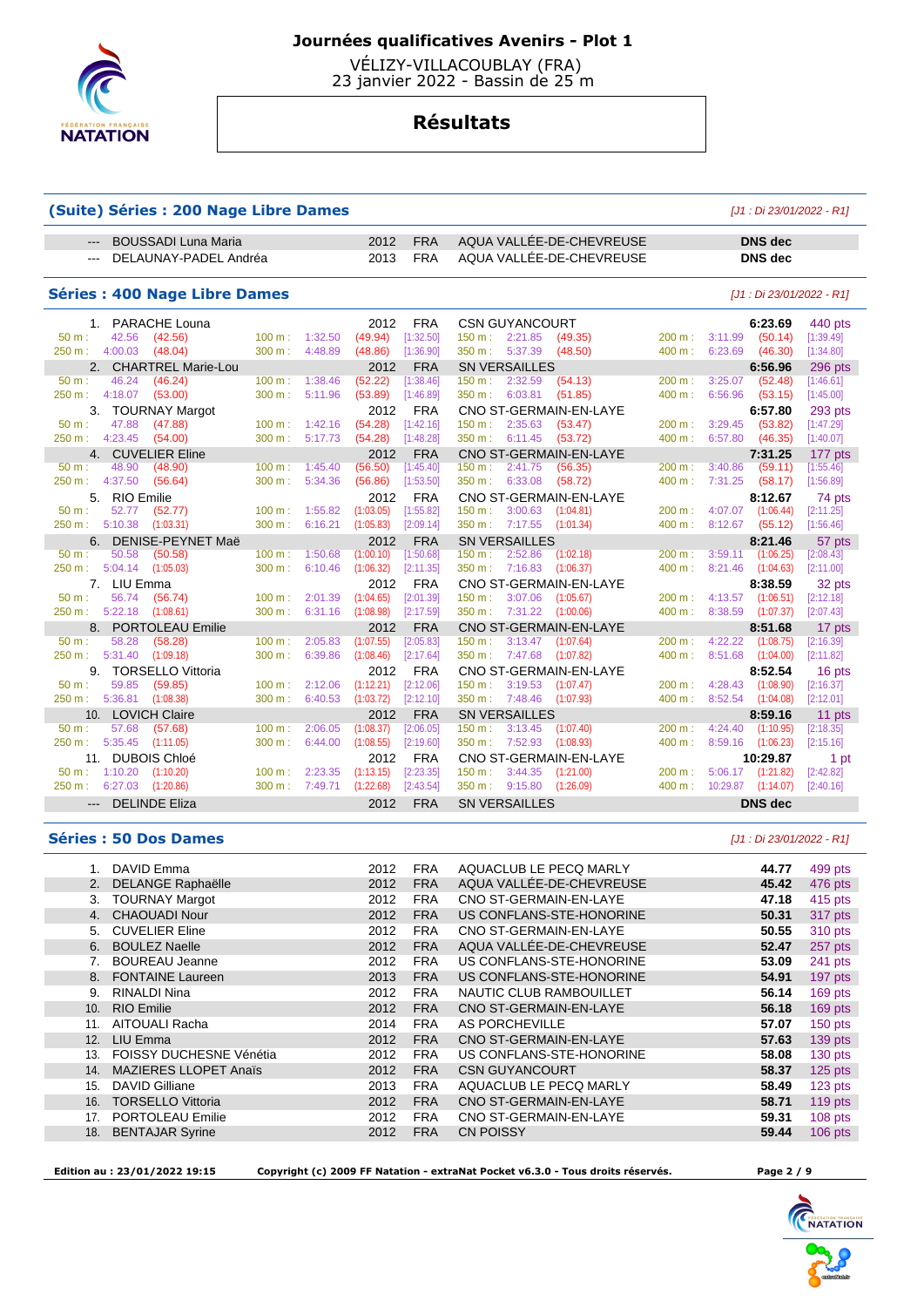

# **Journées qualificatives Avenirs - Plot 1 VÉLIZY-VILLACOUBLAY (FRA)**

 **23 janvier 2022 - Bassin de 25 m** 

## **Résultats**

|                                                                                                                                                                                                                                                                                                                                                                                                                                                                            | (Suite) Séries : 50 Dos Dames        |               |                    |                          | [J1: Di 23/01/2022 - R1]  |                |
|----------------------------------------------------------------------------------------------------------------------------------------------------------------------------------------------------------------------------------------------------------------------------------------------------------------------------------------------------------------------------------------------------------------------------------------------------------------------------|--------------------------------------|---------------|--------------------|--------------------------|---------------------------|----------------|
|                                                                                                                                                                                                                                                                                                                                                                                                                                                                            | 19. BOUTERAA Nourchene               | 2012          | <b>TUN</b>         | US CONFLANS-STE-HONORINE | 59.87                     | 99 pts         |
| 20.                                                                                                                                                                                                                                                                                                                                                                                                                                                                        | <b>DAVID Louane</b>                  | 2014          | <b>FRA</b>         | AQUACLUB LE PECQ MARLY   | 1:01.09                   | 80 pts         |
|                                                                                                                                                                                                                                                                                                                                                                                                                                                                            | 21. DUBOIS Chloé                     | 2012          | <b>FRA</b>         | CNO ST-GERMAIN-EN-LAYE   | 1:06.21                   | 23 pts         |
| $\frac{1}{2} \left( \frac{1}{2} \right) \left( \frac{1}{2} \right) \left( \frac{1}{2} \right) \left( \frac{1}{2} \right) \left( \frac{1}{2} \right) \left( \frac{1}{2} \right) \left( \frac{1}{2} \right) \left( \frac{1}{2} \right) \left( \frac{1}{2} \right) \left( \frac{1}{2} \right) \left( \frac{1}{2} \right) \left( \frac{1}{2} \right) \left( \frac{1}{2} \right) \left( \frac{1}{2} \right) \left( \frac{1}{2} \right) \left( \frac{1}{2} \right) \left( \frac$ | <b>DESMET Juliette</b>               | 2012          | <b>FRA</b>         | NAUTIC CLUB RAMBOUILLET  | <b>DSQ</b>                |                |
| $\frac{1}{2} \left( \frac{1}{2} \right) \left( \frac{1}{2} \right) \left( \frac{1}{2} \right) \left( \frac{1}{2} \right) \left( \frac{1}{2} \right) \left( \frac{1}{2} \right) \left( \frac{1}{2} \right) \left( \frac{1}{2} \right) \left( \frac{1}{2} \right) \left( \frac{1}{2} \right) \left( \frac{1}{2} \right) \left( \frac{1}{2} \right) \left( \frac{1}{2} \right) \left( \frac{1}{2} \right) \left( \frac{1}{2} \right) \left( \frac{1}{2} \right) \left( \frac$ | <b>BOUSSADI Luna Maria</b>           | 2012          | <b>FRA</b>         | AQUA VALLÉE-DE-CHEVREUSE | <b>DNS</b> dec            |                |
| $\qquad \qquad - -$                                                                                                                                                                                                                                                                                                                                                                                                                                                        | DELAUNAY-PADEL Andréa                | 2013          | <b>FRA</b>         | AQUA VALLÉE-DE-CHEVREUSE | <b>DNS</b> dec            |                |
|                                                                                                                                                                                                                                                                                                                                                                                                                                                                            | <b>Séries : 50 Brasse Dames</b>      |               |                    |                          | [J1 : Di 23/01/2022 - R1] |                |
|                                                                                                                                                                                                                                                                                                                                                                                                                                                                            |                                      |               |                    |                          |                           |                |
|                                                                                                                                                                                                                                                                                                                                                                                                                                                                            | 1. PARACHE Louna                     | 2012          | <b>FRA</b>         | <b>CSN GUYANCOURT</b>    | 48.40                     | 507 pts        |
|                                                                                                                                                                                                                                                                                                                                                                                                                                                                            | 2. CHARTREL Marie-Lou                | 2012          | <b>FRA</b>         | <b>SN VERSAILLES</b>     | 55.17                     | 294 pts        |
|                                                                                                                                                                                                                                                                                                                                                                                                                                                                            | 3. LARRIEULE Sasha                   | 2012          | <b>FRA</b>         | <b>CSN GUYANCOURT</b>    | 56.65                     | 255 pts        |
|                                                                                                                                                                                                                                                                                                                                                                                                                                                                            | 4. FONTAINE Laureen                  | 2013          | <b>FRA</b>         | US CONFLANS-STE-HONORINE | 59.02                     | 199 pts        |
| 5.                                                                                                                                                                                                                                                                                                                                                                                                                                                                         | DENISE-PEYNET Maë                    | 2012          | <b>FRA</b>         | <b>SN VERSAILLES</b>     | 59.83                     | 181 pts        |
|                                                                                                                                                                                                                                                                                                                                                                                                                                                                            | 6. LORTHIOIS Nora                    | 2013          | <b>FRA</b>         | <b>SN VERSAILLES</b>     | 1:00.55                   | 166 pts        |
|                                                                                                                                                                                                                                                                                                                                                                                                                                                                            | 7. CHAOUADI Nour                     | 2012          | <b>FRA</b>         | US CONFLANS-STE-HONORINE | 1:00.79                   | 161 pts        |
| 8.                                                                                                                                                                                                                                                                                                                                                                                                                                                                         | <b>HUET Lison</b>                    | 2012          | <b>FRA</b>         | LE CHESNAY NATATION      | 1:01.83                   | 141 pts        |
|                                                                                                                                                                                                                                                                                                                                                                                                                                                                            | 9. CHOUMNOV Marie                    | 2013          | <b>FRA</b>         | <b>SN VERSAILLES</b>     | 1:02.09                   | 136 pts        |
|                                                                                                                                                                                                                                                                                                                                                                                                                                                                            | 10. FOISSY DUCHESNE Vénétia          | 2012          | <b>FRA</b>         | US CONFLANS-STE-HONORINE | 1:03.08                   | 118 pts        |
|                                                                                                                                                                                                                                                                                                                                                                                                                                                                            | 11. AITOUALI Racha                   | 2014          | <b>FRA</b>         | <b>AS PORCHEVILLE</b>    | 1:07.04                   | 60 pts         |
|                                                                                                                                                                                                                                                                                                                                                                                                                                                                            | 12. MAZIERES LLOPET Anaïs            | 2012          | <b>FRA</b>         | <b>CSN GUYANCOURT</b>    | 1:07.56                   | 54 pts         |
|                                                                                                                                                                                                                                                                                                                                                                                                                                                                            | 13. LOVICH Claire                    | 2012          | <b>FRA</b>         | <b>SN VERSAILLES</b>     | 1:09.34                   | 35 pts         |
|                                                                                                                                                                                                                                                                                                                                                                                                                                                                            | 14. BOUTERAA Nourchene               | 2012          | <b>TUN</b>         | US CONFLANS-STE-HONORINE | 1:10.15                   | 28 pts         |
|                                                                                                                                                                                                                                                                                                                                                                                                                                                                            | 15. DESMET Juliette                  | 2012          | <b>FRA</b>         |                          |                           |                |
|                                                                                                                                                                                                                                                                                                                                                                                                                                                                            |                                      |               |                    | NAUTIC CLUB RAMBOUILLET  | 1:11.30                   | 19 pts         |
|                                                                                                                                                                                                                                                                                                                                                                                                                                                                            | 16. LAURENCE Alice                   | 2012          | <b>FRA</b>         | LE CHESNAY NATATION      | 1:12.18                   | 13 pts         |
|                                                                                                                                                                                                                                                                                                                                                                                                                                                                            | 17. DAVID Gilliane                   | 2013          | <b>FRA</b>         | AQUACLUB LE PECQ MARLY   | 1:12.93                   | 9 pts          |
|                                                                                                                                                                                                                                                                                                                                                                                                                                                                            | 18. BENTAJAR Syrine                  | 2012          | <b>FRA</b>         | <b>CN POISSY</b>         | 1:14.27                   | 4 pts          |
|                                                                                                                                                                                                                                                                                                                                                                                                                                                                            | 19. DAVID Louane                     | 2014          | <b>FRA</b>         | AQUACLUB LE PECQ MARLY   | 1:14.49                   | 3 pts          |
| 20.                                                                                                                                                                                                                                                                                                                                                                                                                                                                        | <b>RINALDI Nina</b>                  | 2012          | <b>FRA</b>         | NAUTIC CLUB RAMBOUILLET  | 1:17.01                   | 1 pt           |
|                                                                                                                                                                                                                                                                                                                                                                                                                                                                            | 21. ADIB Line                        | 2013          | <b>FRA</b>         | <b>SN VERSAILLES</b>     | 1:22.07                   | 1 pt           |
| $\overline{a}$                                                                                                                                                                                                                                                                                                                                                                                                                                                             | <b>BOUREAU Jeanne</b>                | 2012          | <b>FRA</b>         | US CONFLANS-STE-HONORINE | <b>DSQ</b>                |                |
| $\overline{\phantom{a}}$                                                                                                                                                                                                                                                                                                                                                                                                                                                   | <b>DELINDE Eliza</b>                 | 2012          | <b>FRA</b>         | <b>SN VERSAILLES</b>     | <b>DNS</b> dec            |                |
|                                                                                                                                                                                                                                                                                                                                                                                                                                                                            | <b>Série : 50 Papillon Dames</b>     |               |                    |                          | [J1 : Di 23/01/2022 - R1] |                |
|                                                                                                                                                                                                                                                                                                                                                                                                                                                                            | 1. LARRIEULE Sasha                   | 2012          | <b>FRA</b>         | <b>CSN GUYANCOURT</b>    | 53.44                     | <b>115 pts</b> |
|                                                                                                                                                                                                                                                                                                                                                                                                                                                                            | <b>Série : 4x50 Nage Libre Dames</b> |               |                    |                          | [J1 : Di 23/01/2022 - R1] |                |
|                                                                                                                                                                                                                                                                                                                                                                                                                                                                            | 1. TOURNAY Margot                    | 2012<br>41.76 | <b>FRA</b>         | CNO ST-GERMAIN-EN-LAYE   | 3:06.36                   | 356 pts        |
|                                                                                                                                                                                                                                                                                                                                                                                                                                                                            | RIO Fmilie                           | 2012<br>48.08 | <b>FRA</b>         |                          |                           |                |
|                                                                                                                                                                                                                                                                                                                                                                                                                                                                            | <b>CUVELIER Eline</b>                | 45.12<br>2012 | <b>FRA</b>         |                          |                           |                |
|                                                                                                                                                                                                                                                                                                                                                                                                                                                                            | PORTOLEAU Emilie                     | 2012<br>51.40 | <b>FRA</b>         |                          |                           |                |
| 2.                                                                                                                                                                                                                                                                                                                                                                                                                                                                         | <b>BOUREAU Jeanne</b>                | 2012<br>45.06 | <b>FRA</b>         | US CONFLANS-STE-HONORINE | 3:07.34                   | 348 pts        |
|                                                                                                                                                                                                                                                                                                                                                                                                                                                                            | <b>FONTAINE Laureen</b>              | 45.58<br>2013 | <b>FRA</b>         |                          |                           |                |
|                                                                                                                                                                                                                                                                                                                                                                                                                                                                            | FOISSY DUCHESNE Vénétia              | 2012<br>48.08 | <b>FRA</b>         |                          |                           |                |
|                                                                                                                                                                                                                                                                                                                                                                                                                                                                            | <b>CHAOUADI Nour</b>                 | 48.62<br>2012 | <b>FRA</b>         |                          |                           |                |
|                                                                                                                                                                                                                                                                                                                                                                                                                                                                            |                                      |               |                    |                          |                           |                |
|                                                                                                                                                                                                                                                                                                                                                                                                                                                                            | 3. CHARTREL Marie-Lou                | 42.84<br>2012 | <b>FRA</b>         | <b>SN VERSAILLES</b>     | 3:26.50                   | 214 pts        |
|                                                                                                                                                                                                                                                                                                                                                                                                                                                                            |                                      | 49.28<br>2012 | <b>FRA</b>         |                          |                           |                |
|                                                                                                                                                                                                                                                                                                                                                                                                                                                                            | DENISE-PEYNET Maë                    |               | 2013<br><b>FRA</b> |                          |                           |                |
|                                                                                                                                                                                                                                                                                                                                                                                                                                                                            | <b>LORTHIOIS Nora</b>                | 1:02.19       |                    |                          |                           |                |
|                                                                                                                                                                                                                                                                                                                                                                                                                                                                            | <b>LOVICH Claire</b>                 | 52.19<br>2012 | <b>FRA</b>         |                          |                           |                |
| $\qquad \qquad - -$                                                                                                                                                                                                                                                                                                                                                                                                                                                        | <b>DELANGE Raphaëlle</b>             | 2012          | <b>FRA</b>         | AQUA VALLEE-DE-CHEVREUSE | <b>DNS dec</b>            |                |
|                                                                                                                                                                                                                                                                                                                                                                                                                                                                            | DELAUNAY-PADEL Andréa                | 2013          | <b>FRA</b>         |                          |                           |                |
|                                                                                                                                                                                                                                                                                                                                                                                                                                                                            | <b>BOULEZ Naelle</b>                 | 2012          | <b>FRA</b>         |                          |                           |                |

Edition au : 23/01/2022 19:15 Copyright (c) 2009 FF Natation - extraNat Pocket v6.3.0 - Tous droits réservés. Page 3 / 9

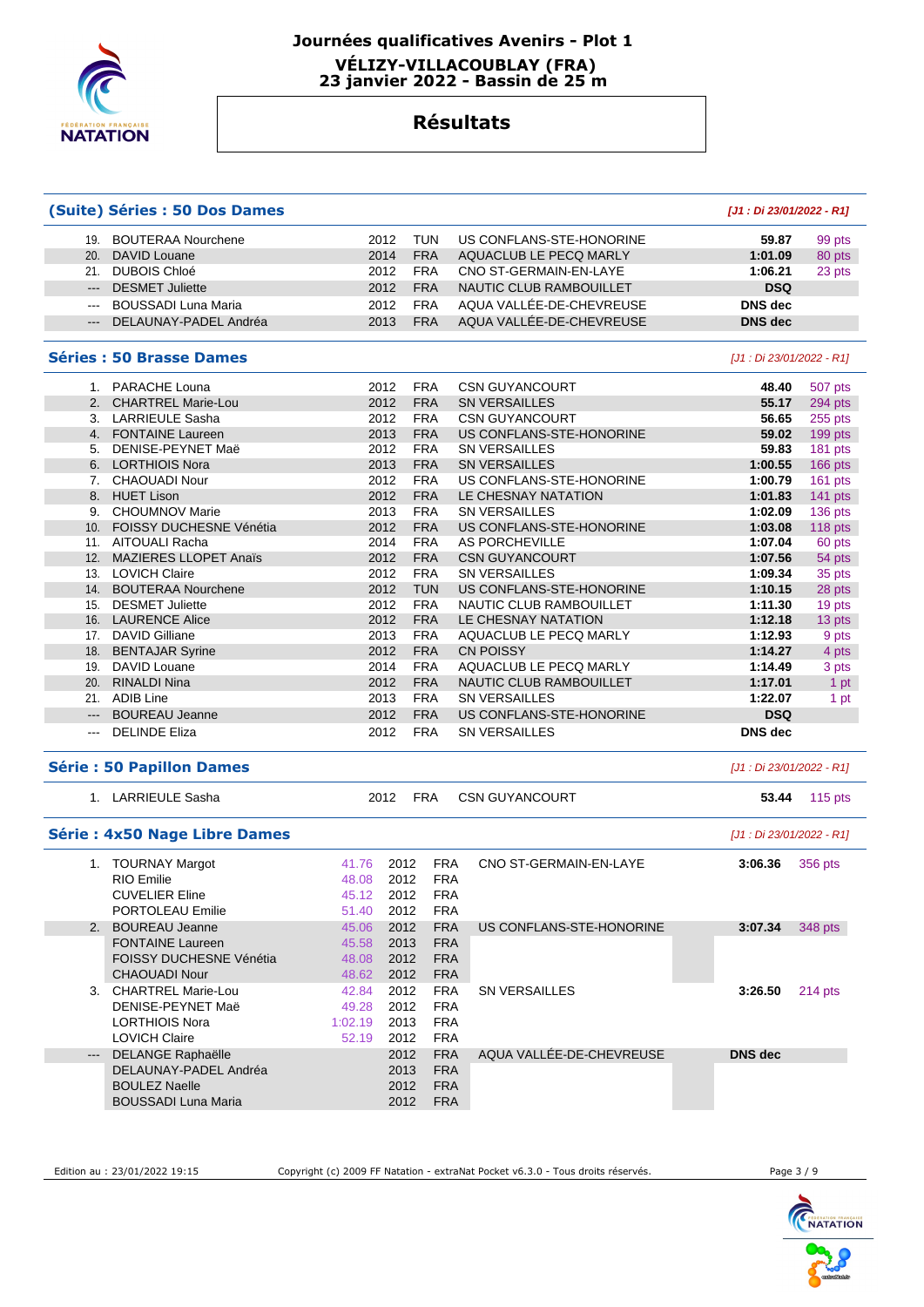

 VÉLIZY-VILLACOUBLAY (FRA) 23 janvier 2022 - Bassin de 25 m

# **Résultats**

### **Séries : 50 Nage Libre Messieurs** [J1 : Di 23/01/2022 - R1]

| 1.                       | <b>EIRALE Emanuele</b>         | 2011 | ITA        | CNO ST-GERMAIN-EN-LAYE   | 35.64          | 492 pts   |
|--------------------------|--------------------------------|------|------------|--------------------------|----------------|-----------|
|                          | 2. MARTIN Maël                 | 2011 | <b>FRA</b> | <b>SN VERSAILLES</b>     | 36.11          | 470 pts   |
|                          | 3. SOURDOU Thomas              | 2011 | <b>FRA</b> | <b>CSN GUYANCOURT</b>    | 36.58          | 449 pts   |
|                          | 4. DEMALDENT Jules             | 2011 | <b>FRA</b> | <b>SN VERSAILLES</b>     | 38.09          | 385 pts   |
|                          | 5. BARRE Jules                 | 2011 | <b>FRA</b> | AQUA VALLÉE-DE-CHEVREUSE | 38.31          | 376 pts   |
|                          | 6. CHARTREL Pierre-Louis       | 2011 | <b>FRA</b> | <b>SN VERSAILLES</b>     | 38.35          | 375 pts   |
|                          | 7. VERGNAUD Bastien            | 2011 | <b>FRA</b> | AQUA VALLÉE-DE-CHEVREUSE | 38.49          | 369 pts   |
|                          | 8. LEGROS Thibaut              | 2011 | <b>FRA</b> | NAUTIC CLUB RAMBOUILLET  | 38.72          | 360 pts   |
|                          | 9. FRECHILLA-MAUGER Sacha      | 2011 | <b>FRA</b> | CNO ST-GERMAIN-EN-LAYE   | 39.03          | 348 pts   |
|                          | 10. JULIEN Théophile           | 2013 | <b>FRA</b> | <b>SN VERSAILLES</b>     | 40.08          | 309 pts   |
|                          | 11. ALORENT Noah               | 2011 | <b>FRA</b> | CNO ST-GERMAIN-EN-LAYE   | 40.62          | 289 pts   |
|                          | 12. DOLEZ Simon                | 2011 | <b>FRA</b> | <b>CSN GUYANCOURT</b>    | 41.04          | 275 pts   |
|                          | 13. ERAIFAY ECH CHETYOUY Leyss | 2012 | <b>FRA</b> | <b>CN POISSY</b>         | 41.09          | 273 pts   |
|                          | 14. MAMDOUH RICCIULLI Amjad    | 2011 | <b>FRA</b> | <b>SN VERSAILLES</b>     | 41.73          | 251 pts   |
|                          | 15. MARCHAL Raphaël            | 2011 | <b>FRA</b> | AQUA VALLÉE-DE-CHEVREUSE | 41.95          | 244 pts   |
|                          | 16. SEI Léo-Paul               | 2012 | <b>FRA</b> | <b>SN VERSAILLES</b>     | 41.97          | 243 pts   |
|                          | 17. BEGUSIC Aaron              | 2011 | <b>FRA</b> | <b>SN VERSAILLES</b>     | 42.26          | 234 pts   |
|                          | 18. PABERZIS Jurgis            | 2012 | <b>FRA</b> | CNO ST-GERMAIN-EN-LAYE   | 42.39          | 230 pts   |
|                          | 19. CORAGLIA Bautista          | 2012 | <b>ITA</b> | <b>SN VERSAILLES</b>     | 43.24          | 204 pts   |
|                          | 20. COMBES Baptiste            | 2011 | <b>FRA</b> | <b>SN VERSAILLES</b>     | 43.26          | 204 pts   |
|                          | 21. ZOUGAGH Younes             | 2013 | <b>FRA</b> | CNO ST-GERMAIN-EN-LAYE   | 43.56          | $195$ pts |
|                          | 22. FANDEUR--FRIMU Nathan      | 2012 | <b>FRA</b> | AQUA VALLEE-DE-CHEVREUSE | 44.22          | 176 pts   |
|                          | 23. KROMPHOLTZ Timothée        | 2011 | <b>FRA</b> | AQUA VALLEE-DE-CHEVREUSE | 44.36          | 172 pts   |
|                          | 24. COMBALUZIER Noé            | 2012 | <b>FRA</b> | <b>SN VERSAILLES</b>     | 44.38          | 172 pts   |
|                          | 25. FLENDER-EMERY Grégory      | 2012 | <b>FRA</b> | AQUA VALLÉE-DE-CHEVREUSE | 44.79          | 161 pts   |
|                          | 26. MARTIN-BRETEAU Justin      | 2011 | <b>FRA</b> | AQUA VALLÉE-DE-CHEVREUSE | 45.03          | $154$ pts |
|                          | 27. TATE Ethan                 | 2012 | <b>USA</b> | CNO ST-GERMAIN-EN-LAYE   | 45.14          | 152 pts   |
|                          | 28. LUDWIG Ethan               | 2013 | <b>FRA</b> | CNO ST-GERMAIN-EN-LAYE   | 45.22          | 150 pts   |
|                          | 28. VIGNA DE CHAMPS Roméo      | 2011 | <b>FRA</b> | AQUACLUB LE PECQ MARLY   | 45.22          | 150 pts   |
|                          | 28. ZEKRI Amine                | 2011 | <b>FRA</b> | US CONFLANS-STE-HONORINE | 45.22          | 150 pts   |
|                          | 31. MAMOUNI HASSANI Jawed      | 2011 | <b>FRA</b> | CNO ST-GERMAIN-EN-LAYE   | 45.35          | 146 pts   |
|                          | 32. DUPAYS Gabriel             | 2012 | <b>FRA</b> | AQUA VALLÉE-DE-CHEVREUSE | 45.38          | 146 pts   |
|                          | 33. LOPEZ Alexandre            | 2011 | <b>FRA</b> | US CONFLANS-STE-HONORINE | 46.77          | 113 pts   |
|                          | 34. MELGIRE William            | 2011 | <b>FRA</b> | AQUACLUB LE PECQ MARLY   | 46.88          | 110 pts   |
|                          | 35. ESTEVES Ruper              | 2011 | <b>FRA</b> | AQUACLUB LE PECQ MARLY   | 47.04          | 107 pts   |
|                          | 36. DOROFEEV Tikhon            | 2013 | <b>FRA</b> | CNO ST-GERMAIN-EN-LAYE   | 47.08          | 106 pts   |
|                          | 37. HAJOU llyes                | 2011 | <b>FRA</b> | LE CHESNAY NATATION      | 48.57          | 77 pts    |
|                          | 38. FOISSY DUCHESNE Valentin   | 2012 | <b>FRA</b> | US CONFLANS-STE-HONORINE | 48.81          | 72 pts    |
|                          | 39. PORTAL Nolann              | 2013 | <b>FRA</b> | CNO ST-GERMAIN-EN-LAYE   | 49.16          | 66 pts    |
|                          | 40. PLANCHON Ethan             | 2012 | <b>FRA</b> | NAUTIC CLUB RAMBOUILLET  | 49.28          | 64 pts    |
|                          | 41. GORIN Arthur               | 2011 | <b>FRA</b> | <b>SN VERSAILLES</b>     | 49.83          | 56 pts    |
|                          | 42. LANGLET Hugo               | 2011 | <b>FRA</b> | CNO ST-GERMAIN-EN-LAYE   | 49.93          | 54 pts    |
|                          | 43. LAGRON MAJSTOROVIC Victor  | 2012 | <b>FRA</b> | LE CHESNAY NATATION      | 50.12          | 51 pts    |
|                          | 44. PERRIER Victor             | 2012 | <b>FRA</b> | AQUA VALLÉE-DE-CHEVREUSE | 50.38          | 47 pts    |
| 45.                      | ROUX Nathan                    | 2012 | <b>FRA</b> | SN VERSAILLES            | 50.42          | 47 pts    |
|                          | 46. BOISSY Benjamin            | 2012 | <b>FRA</b> | CNO ST-GERMAIN-EN-LAYE   | 50.97          | 39 pts    |
|                          | 47. BELHAJ Haroon              | 2012 | <b>FRA</b> | SN VERSAILLES            | 51.59          | 32 pts    |
|                          | 48. LHOMMEDIEU Tom             | 2012 | <b>FRA</b> | SN VERSAILLES            | 51.81          | 29 pts    |
|                          | 49. ROBBES Jonas               | 2013 | <b>FRA</b> | SN VERSAILLES            | 52.38          | 23 pts    |
|                          | 50. BEGUSIC Noam               | 2014 | <b>FRA</b> | <b>SN VERSAILLES</b>     | 59.03          | 1 pt      |
|                          | 51. OUINDI Assef               | 2011 | <b>FRA</b> | CN POISSY                | 1:01.61        | 1 pt      |
| $\cdots$                 | <b>AIRAUD Nathan</b>           | 2012 | <b>FRA</b> | SN VERSAILLES            | DNS dec        |           |
| $\qquad \qquad \cdots$   | <b>BRIARD Louis</b>            | 2013 | <b>FRA</b> | SN VERSAILLES            | DNS dec        |           |
|                          |                                |      | <b>FRA</b> | CNO ST-GERMAIN-EN-LAYE   | DNS dec        |           |
| $\hspace{0.05cm} \ldots$ | <b>CORREGE Gaspard</b>         | 2011 |            |                          |                |           |
| ---                      | <b>TIETSE Emmanuel</b>         | 2011 | <b>FRA</b> | AQUACLUB LE PECQ MARLY   | <b>DNS</b> dec |           |



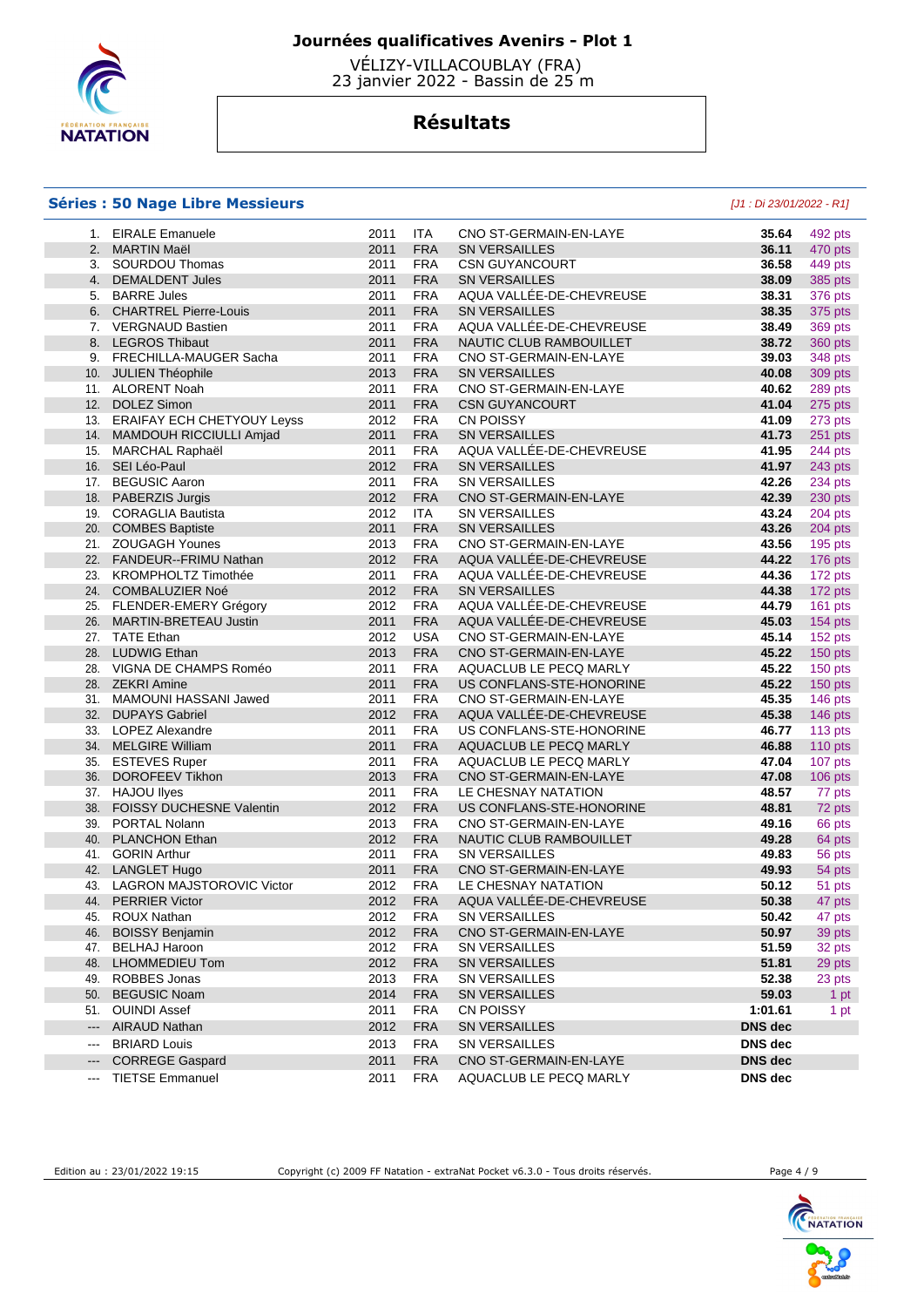

 VÉLIZY-VILLACOUBLAY (FRA) 23 janvier 2022 - Bassin de 25 m

# **Résultats**

### **Séries : 200 Nage Libre Messieurs** [J1 : Di 23/01/2022 - R1]

|              | 1. BARRE Jules                                |                                    | 2011              | <b>FRA</b>              | AQUA VALLEE-DE-CHEVREUSE                                         |         |                           | 3:05.37            | 277 pts             |
|--------------|-----------------------------------------------|------------------------------------|-------------------|-------------------------|------------------------------------------------------------------|---------|---------------------------|--------------------|---------------------|
| 50 m:        | 42.81 (42.81)                                 | $100 \text{ m}: 1:32.28$           | (49.47)           | [1:32.28]               | $150 \text{ m}: 2:21.68$ (49.40)                                 | 200 m:  | 3:05.37                   | (43.69)            | [1:33.09]           |
| 2.           | <b>JULIEN Théophile</b>                       |                                    | 2013              | <b>FRA</b>              | <b>SN VERSAILLES</b>                                             |         |                           | 3:18.64            | 178 pts             |
| 50 m:        | 46.29<br>(46.29)                              | $100 \text{ m}$ :<br>1:39.36       | (53.07)           | [1:39.36]               | $150 \text{ m}: 2:30.92$ (51.56)                                 | 200 m : | $3:18.64$ (47.72)         |                    | [1:39.28]           |
| 3.           | MARCHAL Raphaël                               |                                    | 2011              | <b>FRA</b>              | AQUA VALLÉE-DE-CHEVREUSE                                         |         |                           | 3:27.24            | $125$ pts           |
| $50 m$ :     | 46.59<br>(46.59)                              | 100 m:<br>1:42.18                  | (55.59)           | [1:42.18]               | 150 m: 2:37.15 (54.97)                                           | 200 m:  | 3:27.24                   | (50.09)            | [1:45.06]           |
| 4.           | <b>VERGNAUD Bastien</b>                       |                                    | 2011              | <b>FRA</b>              | AQUA VALLÉE-DE-CHEVREUSE                                         |         |                           | 3:28.95            | $116$ pts           |
| 50 m:        | 50.59<br>(50.59)                              | $100 \text{ m}$ :<br>1:45.84       | (55.25)           | [1:45.84]               | $150 \text{ m}: 2:40.48$<br>(54.64)                              | 200 m:  | 3:28.95                   | (48.47)            | [1:43.11]           |
| 5.           | SEI Léo-Paul                                  |                                    | 2012              | <b>FRA</b>              | <b>SN VERSAILLES</b>                                             |         |                           | 3:31.70            | $101$ pts           |
| 50 m:        | 46.89<br>(46.89)                              | 1:45.07<br>100 m:                  | (58.18)           | [1:45.07]               | 150 m: 2:43.92<br>(58.85)                                        | 200 m:  | 3:31.70                   | (47.78)            | [1:46.63]           |
| 6.           | <b>DOLIVET Neven</b>                          |                                    | 2012              | <b>FRA</b>              | <b>CN POISSY</b>                                                 |         |                           | 3:32.20            | 99 pts              |
| 50 m:        | 48.25 (48.25)                                 | 100 m:<br>1:44.75                  | (56.50)           | [1:44.75]               | $150 \text{ m}: 2:41.11$<br>(56.36)                              | 200 m:  | 3:32.20                   | (51.09)            | [1:47.45]           |
|              | 7. LUDWIG Ethan                               |                                    | 2013              | <b>FRA</b>              | CNO ST-GERMAIN-EN-LAYE                                           |         |                           | 3:32.69            | 96 pts              |
| 50 m:        | 50.10 (50.10)                                 | 100 m:<br>1:46.12                  | (56.02)           | [1:46.12]               | $150 \text{ m}: 2:41.94$ (55.82)                                 | 200 m:  | 3:32.69                   | (50.75)            | [1:46.57]           |
|              | 8. TATE Ethan                                 |                                    | 2012              | <b>USA</b>              | CNO ST-GERMAIN-EN-LAYE                                           |         |                           | 3:33.21            | 94 pts              |
| 50 m:        | 45.66<br>(45.66)                              | 100 m:<br>1:39.29                  | (53.63)           | [1:39.29]               | 150 m: 2:36.95<br>(57.66)                                        | 200 m:  | 3:33.21                   | (56.26)            | [1:53.92]           |
| 9.           | ZAOUCHI Lyam                                  |                                    | 2012              | FRA                     | <b>CN POISSY</b>                                                 |         |                           | 3:35.53            | 83 pts              |
| 50 m:        | 43.78 (43.78)                                 | 100 m: 1:39.28                     | (55.50)           | [1:39.28]               | $150 \text{ m}: 2:38.39$<br>(59.11)                              | 200 m:  | 3:35.53                   | (57.14)            | [1:56.25]           |
| 10.          | <b>CORAGLIA Bautista</b>                      |                                    | 2012              | <b>ITA</b>              | <b>SN VERSAILLES</b>                                             |         |                           | 3:38.14            | 72 pts              |
| 50 m:        | 53.21<br>(53.21)                              | 100 m:<br>1:52.66                  | (59.45)           | [1:52.66]               | $150 \text{ m}: 2:48.29$<br>(55.63)                              | 200 m:  | 3:38.14                   | (49.85)            | [1:45.48]           |
| 11.          | <b>DUPAYS Gabriel</b>                         |                                    | 2012              | <b>FRA</b>              | AQUA VALLÉE-DE-CHEVREUSE                                         |         |                           | 3:38.22            | 71 pts              |
| 50 m:        | 49.26<br>(49.26)                              | 1:46.00<br>100 m:                  | (56.74)           | [1:46.00]               | $150 \text{ m}: 2:43.69$<br>(57.69)                              | 200 m:  | 3:38.22                   | (54.53)            | [1:52.22]           |
| 12.          | <b>FLENDER-EMERY Grégory</b>                  |                                    | 2012              | FRA                     | AQUA VALLEE-DE-CHEVREUSE                                         |         |                           | 3:38.23            | 71 pts              |
| $50 m$ :     | 49.99<br>(49.99)                              | $100 \text{ m}$ :<br>1:45.53       | (55.54)           | [1:45.53]               | $150 \text{ m}: 2:40.38$<br>(54.85)                              | 200 m:  | 3:38.23                   | (57.85)            | [1:52.70]           |
|              | 13. FANDEUR--FRIMU Nathan                     |                                    | 2012              | <b>FRA</b>              | AQUA VALLÉE-DE-CHEVREUSE                                         |         |                           | 3:40.62            | 61 pts              |
| 50 m:        | 51.72<br>(51.72)                              | 1:49.97<br>$100 \text{ m}$ :       | (58.25)           | [1:49.97]               | 150 m : 2:48.72 (58.75)                                          | 200 m:  | 3:40.62                   | (51.90)            | [1:50.65]           |
|              | 14. ZEKRI Amine                               |                                    | 2011              | <b>FRA</b>              | US CONFLANS-STE-HONORINE                                         |         |                           | 3:41.95            | 56 pts              |
| 50 m:        | 49.68<br>(49.68)                              | 100 m: 1:47.46                     | (57.78)           | [1:47.46]               | 150 m: 2:45.23<br>(57.77)                                        | 200 m : | 3:41.95                   | (56.72)            | [1:54.49]           |
| 15.          | <b>ERAIFAY ECH CHETYOUY Leyss</b>             |                                    | 2012              | <b>FRA</b>              | <b>CN POISSY</b>                                                 |         |                           | 3:43.72            | 50 pts              |
| $50 m$ :     | 46.97<br>(46.97)                              | 100 m: 1:44.55                     | (57.58)           | [1:44.55]               | 150 m: 2:45.79 (1:01.24)                                         | 200 m:  | 3:43.72                   | (57.93)            | [1:59.17]           |
| 16.          | MARTIN-BRETEAU Justin                         |                                    | 2011              | <b>FRA</b>              | AQUA VALLEE-DE-CHEVREUSE                                         |         |                           | 3:45.82            | 43 pts              |
| 50 m:        | 50.36<br>(50.36)                              | $100 m$ :<br>1:51.90               | (1:01.54)         | [1:51.90]               | $150 \text{ m}: 2:51.03$<br>(59.13)                              | 200 m:  | 3:45.82                   | (54.79)            | [1:53.92]           |
|              |                                               |                                    |                   |                         |                                                                  |         |                           |                    |                     |
| 17.          |                                               |                                    | 2011              | <b>FRA</b>              |                                                                  |         |                           | 3:47.79            |                     |
| 50 m:        | MAMOUNI HASSANI Jawed<br>50.15<br>(50.15)     | $100 m$ : 1:47.20                  | (57.05)           | [1:47.20]               | CNO ST-GERMAIN-EN-LAYE<br>$150 \text{ m}: 2:50.05$ $(1:02.85)$   | 200 m:  | 3:47.79                   | (57.74)            | 37 pts<br>[2:00.59] |
| 18.          |                                               |                                    | 2011              |                         |                                                                  |         |                           |                    |                     |
| 50 m:        | VIGNA DE CHAMPS Roméo<br>54.91 (54.91)        | 100 m:<br>1:56.73                  | (1:01.82)         | <b>FRA</b><br>[1:56.73] | AQUACLUB LE PECQ MARLY<br>$150 \text{ m}: 2:54.46$ (57.73)       | 200 m:  | 3:48.89                   | 3:48.89<br>(54.43) | 33 pts<br>[1:52.16] |
|              |                                               |                                    |                   | <b>FRA</b>              |                                                                  |         |                           | 3:49.27            |                     |
| 19.<br>50 m: | <b>KROMPHOLTZ Timothée</b><br>50.13 (50.13)   | 100 m: 1:52.87                     | 2011<br>(1:02.74) | [1:52.87]               | AQUA VALLÉE-DE-CHEVREUSE<br>$150 \text{ m}: 2:54.13$ $(1:01.26)$ | 200 m:  | $3:49.27$ (55.14)         |                    | 32 pts<br>[1:56.40] |
| 20.          |                                               |                                    | 2011              | <b>FRA</b>              |                                                                  |         |                           | 3:49.35            |                     |
| 50 m:        | <b>LUKOWIAK Alexandre</b><br>50.06<br>(50.06) | 100 m:<br>1:49.13                  | (59.07)           | [1:49.13]               | US CONFLANS-STE-HONORINE<br>150 m : 2:50.79 (1:01.66)            | 200 m:  | 3:49.35                   | (58.56)            | 32 pts<br>[2:00.22] |
|              |                                               |                                    |                   |                         |                                                                  |         |                           |                    |                     |
| 21.<br>50 m: | KAMARA Raphaël                                |                                    | 2011              | <b>FRA</b>              | <b>CN POISSY</b>                                                 | 200 m:  |                           | 3:52.18            | 25 pts              |
|              | 50.85<br>(50.85)                              | 100 m: 1:51.99                     | (1:01.14)         | [1:51.99]               | $150 \text{ m}: 2:54.63$ $(1:02.64)$                             |         | 3:52.18                   | (57.55)            | [2:00.19]           |
| 22.          | <b>DOROFEEV Tikhon</b>                        |                                    | 2013              | <b>FRA</b>              | <b>CNO ST-GERMAIN-EN-LAYE</b>                                    |         |                           | 3:54.66            | 19 pts              |
| 50 m:        | 52.55<br>(52.55)                              | $100 \text{ m}$ :<br>1:54.84       | (1:02.29)         | [1:54.84]               | 2:57.22<br>150 m:<br>(1:02.38)                                   | 200 m : | 3:54.66                   | (57.44)            | [1:59.82]           |
| 23.          | <b>PERRIER Victor</b>                         |                                    | 2012              | <b>FRA</b>              | AQUA VALLÉE-DE-CHEVREUSE                                         |         |                           | 3:56.96            | 14 pts              |
| 50 m:        | 54.07<br>(54.07)                              | 1:55.53<br>100 m:                  | (1:01.46)         | [1:55.53]               | $150 \text{ m}: 2:57.15$ $(1:01.62)$                             | 200 m:  | 3:56.96                   | (59.81)            | [2:01.43]           |
|              | 24. PORTAL Nolann                             |                                    | 2013              | FRA                     | CNO ST-GERMAIN-EN-LAYE                                           |         |                           | 3:57.19            | 14 pts              |
| 50 m:        | 56.96 (56.96)                                 | 100 m: 1:57.56 (1:00.60) [1:57.56] |                   |                         | $150 \text{ m}: 3:00.72$ (1:03.16)                               | 200 m:  | $3:57.19$ (56.47)         |                    | $[1:59.63]$         |
|              | 25. COMBALUZIER Noé                           |                                    |                   | 2012 FRA                | SN VERSAILLES                                                    |         |                           | 3:59.54            | 10 pts              |
| 50 m:        | 54.94 (54.94)                                 | 100 m: 1:59.09 (1:04.15) [1:59.09] |                   |                         | $150 \text{ m}: 3:03.44$ $(1:04.35)$                             |         | 200 m: 3:59.54 (56.10)    |                    | [2:00.45]           |
| 26.          | <b>BELHAJ Haroon</b>                          |                                    | 2012              | <b>FRA</b>              | <b>SN VERSAILLES</b>                                             |         |                           | 4:01.88            | 6 pts               |
| $50 m$ :     | 54.88 (54.88)                                 | $100 m$ :<br>1:59.18               |                   | $(1:04.30)$ $[1:59.18]$ | $150 \text{ m}: 3:04.34 (1:05.16)$                               | 200 m : | 4:01.88                   | (57.54)            | [2:02.70]           |
|              | 27. LAGRON MAJSTOROVIC Victor                 |                                    | 2012              | FRA                     | LE CHESNAY NATATION                                              |         |                           | 4:02.23            | 6 pts               |
| 50 m:        | 52.28 (52.28)                                 | 100 m: 1:58.25 (1:05.97) [1:58.25] |                   |                         | 150 m : 3:00.18 (1:01.93)                                        |         | 200 m: 4:02.23 (1:02.05)  |                    | $[2:03.98]$         |
| 28.          | <b>MELGIRE William</b>                        |                                    | 2011              | <b>FRA</b>              | AQUACLUB LE PECQ MARLY                                           |         |                           | 4:02.81            | 5 pts               |
| 50 m:        | 53.92 (53.92)                                 | 100 m: 1:55.70                     | (1:01.78)         | [1:55.70]               | 150 m : 3:01.59 (1:05.89)                                        |         | 200 m: 4:02.81 (1:01.22)  |                    | [2:07.11]           |
| 29.          | <b>BOISSY Benjamin</b>                        |                                    | 2012              | <b>FRA</b>              | CNO ST-GERMAIN-EN-LAYE                                           |         |                           | 4:07.09            | 2 pts               |
| 50 m:        | 55.15 (55.15)                                 | $100 \text{ m}: 2:01.25 (1:06.10)$ |                   | [2:01.25]               | $150 \text{ m}: 3:04.08$ $(1:02.83)$                             |         | 200 m : 4:07.09 (1:03.01) |                    | $[2:05.84]$         |
|              | 30. PABERZIS Jurgis                           |                                    | 2012              | <b>FRA</b>              | CNO ST-GERMAIN-EN-LAYE                                           |         |                           | 4:09.59            | 1 pt                |
| $50 m$ :     | 56.76 (56.76)                                 | 100 m: 2:02.19                     | (1:05.43)         | [2:02.19]               | 150 m: 3:08.16 (1:05.97)                                         |         | 200 m: 4:09.59 (1:01.43)  |                    | $[2:07.40]$         |
|              | 31. HAJOU llyes                               |                                    | 2011              | <b>FRA</b>              | LE CHESNAY NATATION                                              |         |                           | 4:11.31            | 1 pt                |
| 50 m:        | 50.72 (50.72)                                 | $100 \text{ m}: 1:58.35$           |                   | $(1:07.63)$ $[1:58.35]$ | $150 \text{ m}: 3:04.66$ $(1:06.31)$                             |         | 200 m : 4:11.31 (1:06.65) |                    | $[2:12.96]$         |

Edition au : 23/01/2022 19:15 Copyright (c) 2009 FF Natation - extraNat Pocket v6.3.0 - Tous droits réservés. Page 5 / 9

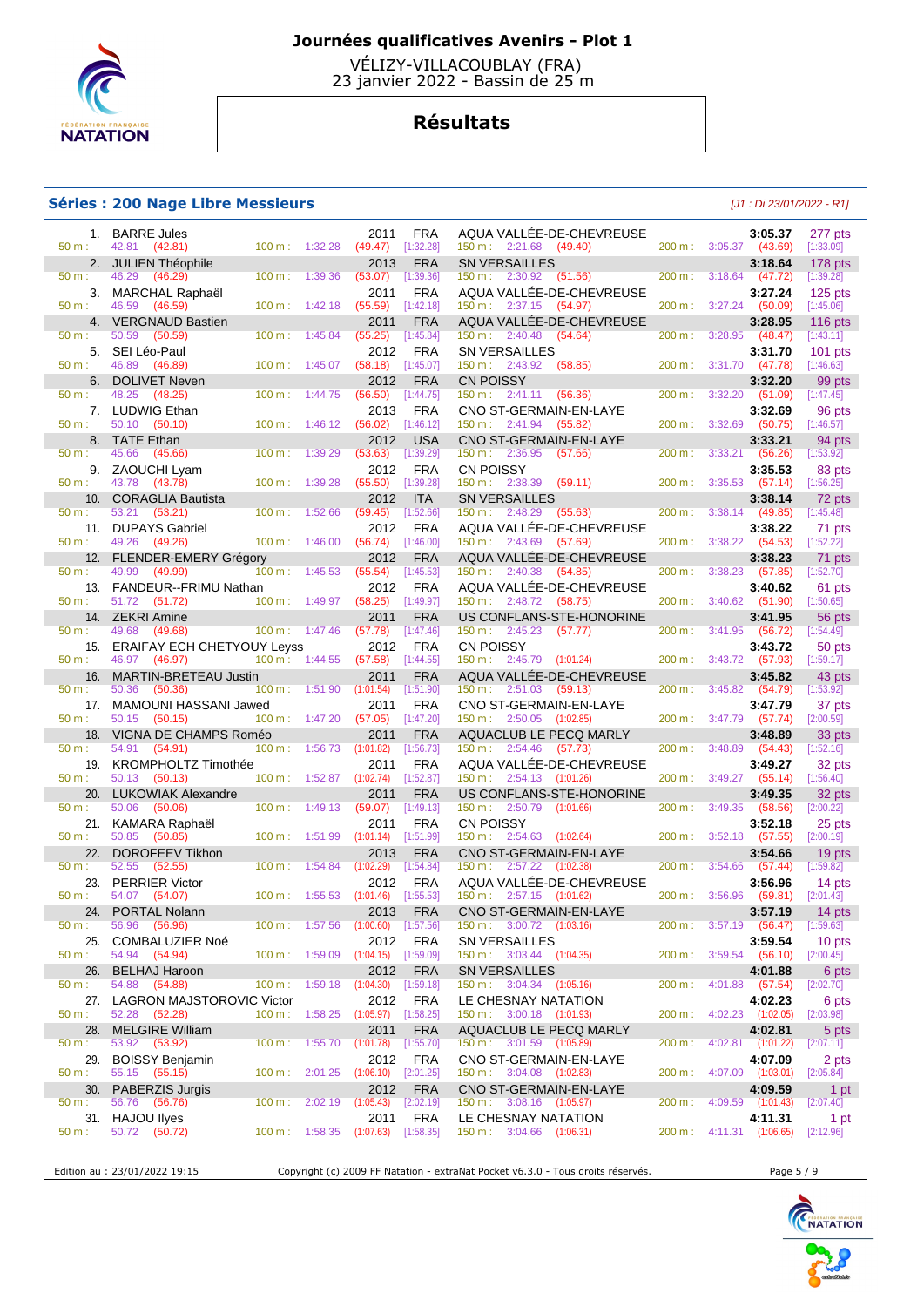

 VÉLIZY-VILLACOUBLAY (FRA) 23 janvier 2022 - Bassin de 25 m

# **Résultats**

## **(Suite) Séries : 200 Nage Libre Messieurs** [J1 : Di 23/01/2022 - R1]

|       | 32. LOPEZ Alexandre |                   |         | 2011      | <b>FRA</b>  | US CONFLANS-STE-HONORINE              |                          | 4:14.73              | 1 pt      |
|-------|---------------------|-------------------|---------|-----------|-------------|---------------------------------------|--------------------------|----------------------|-----------|
| 50 m: | 53.42 (53.42)       | $100 \text{ m}$ : | 1:59.14 | (1:05.72) | [1:59.14]   | $150 \text{ m}: 3:07.06$ $(1:07.92)$  | 200 m:                   | (1:07.67)<br>4:14.73 | [2:15.59] |
| 33.   | ROBBES Jonas        |                   |         | 2013      | <b>FRA</b>  | <b>SN VERSAILLES</b>                  |                          | 4:16.37              | 1 pt      |
| 50 m: | 53.76 (53.76)       | $100 \text{ m}$ : | 1:59.70 | (1:05.94) | [1:59.70]   | $150 \text{ m}: 3:07.05$ $(1:07.35)$  | 200 m :                  | 4:16.37<br>(1:09.32) | [2:16.67] |
|       | 34. LHOMMEDIEU Tom  |                   |         | 2012      | <b>FRA</b>  | <b>SN VERSAILLES</b>                  |                          | 4:18.49              | 1 pt      |
| 50 m: | 56.99<br>(56.99)    | $100 \text{ m}$ : | 2:05.31 | (1:08.32) | [2:05.31]   | $150 \text{ m}: 3:17.74$ $(1:12.43)$  | 200 m :                  | 4:18.49<br>(1:00.75) | [2:13.18] |
|       | 35. ROUX Nathan     |                   |         | 2012      | <b>FRA</b>  | <b>SN VERSAILLES</b>                  |                          | 4:18.84              | 1 pt      |
| 50 m: | 57.00 (57.00)       | $100 \text{ m}$ : | 2:07.93 | (1:10.93) | $[2:07.93]$ | $150 \text{ m}: 3:13.82$ $(1:05.89)$  | $200 \text{ m}: 4:18.84$ | (1:05.02)            | [2:10.91] |
|       | 36. KAMARA Alban    |                   |         |           | <b>FRA</b>  | CN POISSY                             |                          |                      |           |
|       |                     |                   |         | 2011      |             |                                       |                          | 4:25.21              | 1 pt      |
| 50 m: | 56.15 (56.15)       | 100 m:            | 2:03.99 | (1:07.84) | [2:03.99]   | $150 \text{ m}: 3:15.45$<br>(1:11.46) | 200 m:                   | 4:25.21<br>(1:09.76) | [2:21.22] |
| 37.   | <b>BEGUSIC Noam</b> |                   |         | 2014      | <b>FRA</b>  | <b>SN VERSAILLES</b>                  |                          | 4:46.59              | 1 pt      |
| 50 m: | 59.71 (59.71)       | $100 \text{ m}$ : | 2:17.11 | (1:17.40) | [2:17.11]   | $150 \text{ m}: 3:30.92$ (1:13.81)    | 200 m :                  | 4:46.59<br>(1:15.67) | [2:29.48] |
|       | --- AIRAUD Nathan   |                   |         | 2012      | <b>FRA</b>  | <b>SN VERSAILLES</b>                  |                          | DNS dec              |           |
|       | --- BRIARD Louis    |                   |         | 2013      | <b>FRA</b>  | <b>SN VERSAILLES</b>                  |                          | DNS dec              |           |
|       | --- TIETSE Emmanuel |                   |         | 2011      | <b>FRA</b>  | AQUACLUB LE PECO MARLY                |                          | DNS dec              |           |

## **Séries : 400 Nage Libre Messieurs** [J1 : Di 23/01/2022 - R1]

|                  |                        | 1. CHARTREL Pierre-Louis      |                                |                    | 2011                 | <b>FRA</b>             | <b>SN VERSAILLES</b>                           |                               |                           |                           | 6:12.38              | 335 pts                |
|------------------|------------------------|-------------------------------|--------------------------------|--------------------|----------------------|------------------------|------------------------------------------------|-------------------------------|---------------------------|---------------------------|----------------------|------------------------|
| $50 m$ :         | 42.84                  | (42.84)                       | $100 \text{ m}$ : $1:30.90$    |                    | (48.06)              | [1:30.90]              | $150 \text{ m}: 2:19.38$                       | (48.48)                       |                           | 200 m: 3:06.87 (47.49)    |                      | [1:35.97]              |
|                  | 250 m: 3:54.79 (47.92) |                               | 300 m:                         | 4:43.19            | (48.40)              | [1:36.32]              | 350 m: 5:29.15 (45.96)                         |                               | $400 \text{ m}$ : 6:12.38 |                           | (43.23)              | [1:29.19]              |
|                  | 2. ZAOUG llyes         | <u>da ya Tanzania ya Tsan</u> |                                |                    | 2011                 | <b>FRA</b>             |                                                | ASSO NATATION DE SARTROUVILLE |                           |                           | 6:41.58              | 215 pts                |
| $50 m$ :         | 44.33                  | (44.33)                       | $100 \text{ m}$ : 1:33.40      |                    | (49.07)              | [1:33.40]              | 150 m : 2:24.28                                | (50.88)                       |                           | 200 m: 3:15.40            | (51.12)              | [1:42.00]              |
| 250 m: 4:06.89   |                        | (51.49)                       | 300 m:                         | 4:59.96            | (53.07)              | [1:44.56]              | 350 m: 5:51.78                                 | (51.82)                       | 400 m:                    | 6:41.58                   | (49.80)              | [1:41.62]              |
|                  | 3. MARTIN Maël         |                               |                                |                    | 2011                 | <b>FRA</b>             | <b>SN VERSAILLES</b>                           |                               |                           |                           | 6:44.03              | 206 pts                |
| 50 m:            | 43.20                  | (43.20)                       | $100 m$ :                      | 1:34.37            | (51.17)              | [1:34.37]              | $150 \text{ m}: 2:26.78$ (52.41)               |                               | 200 m:                    | 3:17.87                   | (51.09)              | [1:43.50]              |
| 250 m: 4:10.99   |                        | (53.12)                       | 300 m:                         | 5:02.63            | (51.64)              | [1:44.76]              | 350 m: 5:50.97 (48.34)                         |                               | 400 m: 6:44.03            |                           | (53.06)              | [1:41.40]              |
|                  |                        | 4. DEMALDENT Jules            |                                |                    | 2011                 | <b>FRA</b>             | <b>SN VERSAILLES</b>                           |                               |                           |                           | 6:45.19              | 202 pts                |
| $50 m$ :         | 41.94                  | (41.94)                       | $100 m$ :                      | 1:32.59            | (50.65)              | [1:32.59]              | $150 \text{ m}: 2:23.16$                       | (50.57)                       | 200 m:                    | 3:15.51                   | (52.35)              | [1:42.92]              |
| 250 m : 4:07.84  |                        | (52.33)                       | 300 m:                         | 5:00.87            | (53.03)              | [1:45.36]              | 350 m : 5:55.34                                | (54.47)                       | 400 m:                    | 6:45.19                   | (49.85)              | [1:44.32]              |
|                  |                        | 5. SOURDOU Thomas             |                                |                    | 2011                 | <b>FRA</b>             | <b>CSN GUYANCOURT</b>                          |                               |                           |                           | 6:47.37              | 195 pts                |
| $50 m$ :         | 43.79                  | (43.79)                       | 100 m: 1:36.08                 |                    | (52.29)              | [1:36.08]              | 150 m: 2:27.25                                 | (51.17)                       |                           | 200 m: 3:19.33            | (52.08)              | [1:43.25]              |
| 250 m: 4:11.97   |                        | (52.64)                       | 300 m:                         | 5:05.44            | (53.47)              | [1:46.11]              | 350 m: 5:57.72 (52.28)                         |                               |                           | 400 m: 6:47.37            | (49.65)              | [1:41.93]              |
|                  |                        | 6. ALORENT Noah               |                                |                    | 2011                 | <b>FRA</b>             |                                                | CNO ST-GERMAIN-EN-LAYE        |                           |                           | 6:51.21              | 182 pts                |
| 50 m:            | 45.39                  | (45.39)                       | $100 \text{ m}$ :              | 1:35.88            | (50.49)              | [1:35.88]              | $150 \text{ m}: 2:30.25$                       | (54.37)                       | 200 m:                    | 3:23.96                   | (53.71)              | [1:48.08]              |
| 250 m: 4:16.96   |                        | (53.00)                       | 300 m:                         | 5:09.81            | (52.85)              | [1:45.85]              | 350 m: 6:01.71 (51.90)                         |                               |                           | 400 m: 6:51.21            | (49.50)              | [1:41.40]              |
|                  |                        | 7. EIRALE Emanuele            |                                |                    | 2011                 | <b>ITA</b>             |                                                | CNO ST-GERMAIN-EN-LAYE        |                           |                           | 6:56.57              | 164 pts                |
| $50 m$ :         | 43.45                  | (43.45)                       | 100 m:                         | 1:33.23            | (49.78)              | [1:33.23]              | 150 m: 2:25.28                                 | (52.05)                       | 200 m:                    | 3:17.80                   | (52.52)              | [1:44.57]              |
| 250 m: 4:13.95   |                        | (56.15)                       | 300 m:                         | 5:10.09            | (56.14)              | [1:52.29]              | 350 m: 6:04.45                                 | (54.36)                       | 400 m:                    | 6:56.57                   | (52.12)              | [1:46.48]              |
|                  |                        |                               |                                |                    |                      |                        |                                                |                               |                           |                           |                      |                        |
|                  | 8. DOLEZ Simon         |                               |                                |                    | 2011                 | <b>FRA</b>             | <b>CSN GUYANCOURT</b>                          |                               |                           |                           | 7:13.59              | <b>115 pts</b>         |
| 50 m:            | 45.23                  | (45.23)                       | 100 m: 1:38.05                 |                    | (52.82)              | [1:38.05]              | 2:33.15<br>150 m:                              | (55.10)                       | 200 m:                    | 3:30.05                   | (56.90)              | [1:52.00]              |
| 250 m: 4:26.55   |                        | (56.50)                       | 300 m:                         | 5:22.52            | (55.97)              | [1:52.47]              | 350 m: 6:20.12 (57.60)                         |                               | 400 m:                    | 7:13.59                   | (53.47)              | [1:51.07]              |
|                  |                        | 9. FRECHILLA-MAUGER Sacha     |                                |                    | 2011                 | <b>FRA</b>             |                                                | CNO ST-GERMAIN-EN-LAYE        |                           |                           | 7:14.62              | 112 pts                |
| 50 m:            | 46.51                  | (46.51)                       | 100 m:                         | 1:41.69            | (55.18)              | [1:41.69]              | 150 m: 2:37.38                                 | (55.69)                       | 200 m:                    | 3:32.90                   | (55.52)              | [1:51.21]              |
| 250 m: 4:29.40   |                        | (56.50)                       | 300 m: 5:53.85                 |                    | (1:24.45)            | [2:20.95]              | 350 m: 6:18.88                                 | (25.03)                       |                           | $400 \text{ m}: 7:14.62$  | (55.74)              | [1:20.77]              |
|                  |                        | 10. MAMDOUH RICCIULLI Amjad   |                                |                    | 2011                 | <b>FRA</b>             | <b>SN VERSAILLES</b>                           |                               |                           |                           | 7:18.70              | 101 pts                |
| $50 m$ :         | 48.66                  | (48.66)                       | 100 m: 1:47.09                 |                    | (58.43)              | [1:47.09]              | 150 m: 2:44.58                                 | (57.49)                       | 200 m:                    | 3:42.20                   | (57.62)              | [1:55.11]              |
| 250 m:           | 4:34.91                | (52.71)                       | 300 m:                         | 5:32.66            | (57.75)              | [1:50.46]              | 350 m: 6:29.80 (57.14)                         |                               | 400 m:                    | 7:18.70                   | (48.90)              | [1:46.04]              |
|                  |                        | 11. COMBES Baptiste           |                                |                    | 2011                 | <b>FRA</b>             | <b>SN VERSAILLES</b>                           |                               |                           |                           | 7:21.76              | 94 pts                 |
| $50 m$ :         | 47.39                  | (47.39)                       | $100 \text{ m}$ :              | 1:45.31            | (57.92)              | [1:45.31]              | 150 m : 2:42.49                                | (57.18)                       |                           | 200 m: 3:40.64            | (58.15)              | [1:55.33]              |
| 250 m :          | 4:35.74                | (55.10)                       | 300 m:                         | 5:34.21            | (58.47)              | [1:53.57]              | 350 m: 6:29.89                                 | (55.68)                       | 400 m:                    | 7:21.76                   | (51.87)              | [1:47.55]              |
|                  |                        | 12. ZOUGAGH Younes            |                                |                    | 2013                 | <b>FRA</b>             |                                                | CNO ST-GERMAIN-EN-LAYE        |                           |                           | 7:42.81              | 50 pts                 |
| 50 m:            | 55.56                  | (55.56)                       | $100 \text{ m}$ :              | 1:53.45            | (57.89)              | [1:53.45]              | 150 m:<br>2:53.32                              | (59.87)                       | 200 m:                    | 3:52.31                   | (58.99)              | [1:58.86]              |
| 250 m: 4:51.46   |                        | (59.15)                       | $300 \text{ m}$ :              | 5:51.62            | (1:00.16)            | [1:59.31]              | 350 m: 6:52.21                                 | (1:00.59)                     |                           | 400 m: 7:42.81            | (50.60)              | [1:51.19]              |
|                  |                        | 13. BEGUSIC Aaron             |                                |                    | 2011                 | <b>FRA</b>             | <b>SN VERSAILLES</b>                           |                               |                           |                           | 7:50.61              | 37 pts                 |
| $50 m$ :         | 46.18                  | (46.18)                       | $100 m$ :                      | 1:45.18            | (59.00)              | [1:45.18]              | 150 m: 2:50.43                                 | (1:05.25)                     | 200 m:                    | 3:52.56                   | (1:02.13)            | [2:07.38]              |
| 250 m :          | 4:54.86                | (1:02.30)                     | 300 m:                         | 5:55.43            | (1:00.57)            | [2:02.87]              | 350 m:<br>6:58.28                              | (1:02.85)                     | 400 m:                    | 7:50.61                   | (52.33)              | [1:55.18]              |
|                  |                        | 14. GIORDANI Thomas           |                                |                    | 2011                 | <b>FRA</b>             | <b>CN POISSY</b>                               |                               |                           |                           | 7:56.12              | 30 pts                 |
| 50 m:<br>250 m : | 47.98<br>4:52.23       | (47.98)<br>(1:03.23)          | $100 m$ :<br>$300 \text{ m}$ : | 1:46.04<br>5:55.21 | (58.06)<br>(1:02.98) | [1:46.04]<br>[2:06.21] | 2:47.73<br>$150 \text{ m}$ :<br>350 m: 6:58.00 | (1:01.69)<br>(1:02.79)        | 200 m:                    | 3:49.00<br>400 m: 7:56.12 | (1:01.27)<br>(58.12) | [2:02.96]<br>[2:00.91] |

Edition au : 23/01/2022 19:15 Copyright (c) 2009 FF Natation - extraNat Pocket v6.3.0 - Tous droits réservés. Page 6 / 9

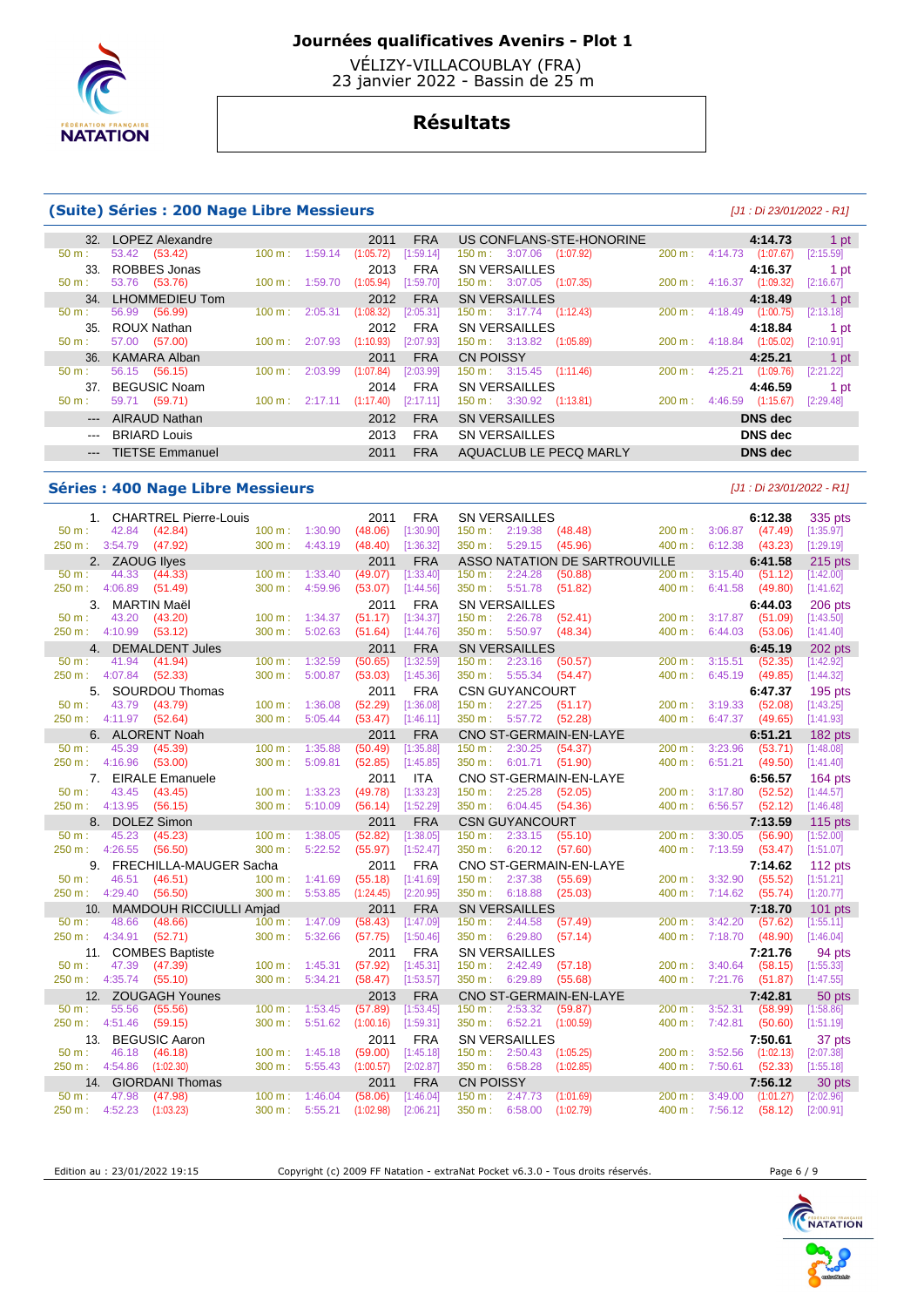

 VÉLIZY-VILLACOUBLAY (FRA) 23 janvier 2022 - Bassin de 25 m

## **Résultats**

#### **(Suite) Séries : 400 Nage Libre Messieurs** [J1 : Di 23/01/2022 - R1] 15. LANGLET Hugo 2011 FRA CNO ST-GERMAIN-EN-LAYE **8:08.40** 15 pts 50 m : 52.09 (52.09) 100 m : 1:54.18 (1:02.09) [1:54.18] 150 m : 2:57.94 (1:03.76) 200 m : 4:00.57 (1:02.63) [2:06.39] 250 m : 5:03.83 (1:03.26) 300 m : 6:06.55 (1:02.72) [2:05.98] 350 m : 7:10.24 (1:03.69) 400 m : 8:08.40 (58.16) [2:01.85] 16. GORIN Arthur 2011 FRA SN VERSAILLES **8:08.65** 15 pts 50 m : 54.81 (54.81) 100 m : 1:53.81 (59.00) [1:53.81] 150 m : 2:56.57 (1:02.76) 200 m : 3:59.89 (1:03.32) [2:06.08] 250 m : 5:04.03 (1:04.14) 300 m : 6:08.07 (1:04.04) [2:08.18] 350 m : 7:11.57 (1:03.50) 400 m : 8:08.65 (57.08) [2:00.58] --- CORREGE Gaspard 2011 FRA CNO ST-GERMAIN-EN-LAYE **DNS dec Séries : 50 Dos Messieurs** [J1 : Di 23/01/2022 - R1] 1. FRECHILLA-MAUGER Sacha 2011 FRA CNO ST-GERMAIN-EN-LAYE **42.23** 434 pts 2. LEGROS Thibaut 2011 FRA NAUTIC CLUB RAMBOUILLET **42.70** 417 pts 3. SOURDOU Thomas 2011 FRA CSN GUYANCOURT **43.55** 387 pts 4. VERGNAUD Bastien 2011 FRA AQUA VALLÉE-DE-CHEVREUSE **43.80** 379 pts 5. BARRE Jules 2011 FRA AQUA VALLÉE-DE-CHEVREUSE **44.15** 367 pts 6. MARCHAL Raphaël 2011 FRA AQUA VALLÉE-DE-CHEVREUSE **45.19** 333 pts 7. ZEKRI Amine 2011 FRA US CONFLANS-STE-HONORINE **46.61** 289 pts 8. EIRALE Emanuele 2011 ITA CNO ST-GERMAIN-EN-LAYE 9. MARTIN-BRETEAU Justin 2011 FRA AQUA VALLÉE-DE-CHEVREUSE **47.28** 269 pts 10. ZOUGAGH Younes 2013 FRA CNO ST-GERMAIN-EN-LAYE **47.44** 265 pts 11. DUPAYS Gabriel 2012 FRA AQUA VALLÉE-DE-CHEVREUSE **47.50** 263 pts 12. PORTAL Nolann 2013 FRA CNO ST-GERMAIN-EN-LAYE **48.04** 248 pts 13. KROMPHOLTZ Timothée 2011 FRA AQUA VALLÉE-DE-CHEVREUSE **48.19** 244 pts 14. LUKOWIAK Alexandre 2011 FRA US CONFLANS-STE-HONORINE **48.30** 241 pts 15. DOROFEEV Tikhon 2013 FRA CNO ST-GERMAIN-EN-LAYE **49.09** 220 pts 16. ALORENT Noah 2011 FRA CNO ST-GERMAIN-EN-LAYE **49.19** 217 pts 17. VIGNA DE CHAMPS Roméo 2011 FRA AQUACLUB LE PECQ MARLY **49.48** 210 pts 18. GIORDANI Thomas 2011 FRA CN POISSY **49.74** 203 pts 19. MAMOUNI HASSANI Jawed 2011 FRA CNO ST-GERMAIN-EN-LAYE **50.19** 192 pts 20. LUDWIG Ethan 2013 FRA CNO ST-GERMAIN-EN-LAYE **50.32** 189 pts 21. PABERZIS Jurgis 2012 FRA CNO ST-GERMAIN-EN-LAYE **50.73** 179 pts 22. ZAOUCHI Lyam 2012 FRA CN POISSY **50.82** 177 pts 23. FOISSY DUCHESNE Valentin 2012 FRA US CONFLANS-STE-HONORINE **51.55** 161 pts 24. FLENDER-EMERY Grégory 2012 FRA AQUA VALLÉE-DE-CHEVREUSE **51.99** 151 pts 25. PERRIER Victor 2012 FRA AQUA VALLÉE-DE-CHEVREUSE **52.11** 148 pts 26. LOPEZ Alexandre 2011 FRA US CONFLANS-STE-HONORINE **52.69** 136 pts 27. TATE Ethan 2012 USA CNO ST-GERMAIN-EN-LAYE **53.14** 127 pts 28. FANDEUR--FRIMU Nathan 2012 FRA AQUA VALLÉE-DE-CHEVREUSE **54.15** 108 pts 29. PLANCHON Ethan 2012 FRA NAUTIC CLUB RAMBOUILLET **55.20** 90 pts 30. KAMARA Raphaël 2011 FRA CN POISSY **55.21** 90 pts 31. ESTEVES Ruper 2011 FRA AQUACLUB LE PECQ MARLY **57.15** 60 pts 32. LANGLET Hugo 2011 FRA CNO ST-GERMAIN-EN-LAYE **57.60** 54 pts 33. MELGIRE William 2011 FRA AQUACLUB LE PECQ MARLY **57.93** 50 pts 34. KAMARA Alban 2011 FRA CN POISSY **1:00.62** 22 pts 35. BOISSY Benjamin 2012 FRA CNO ST-GERMAIN-EN-LAYE **1:04.21** 2 pts 36. OUINDI Assef 2011 FRA CN POISSY **1:05.83** 1 pt --- CORREGE Gaspard 2011 FRA CNO ST-GERMAIN-EN-LAYE **DNS dec**  --- TIETSE Emmanuel 2011 FRA AQUACLUB LE PECQ MARLY **DNS dec Séries : 50 Brasse Messieurs** [J1 : Di 23/01/2022 - R1]

| DOLEZ Simon              | 2011 | <b>FRA</b> | <b>CSN GUYANCOURT</b>         | 46.60 | 432 pts |
|--------------------------|------|------------|-------------------------------|-------|---------|
| 2. MARTIN Maël           | 2011 | <b>FRA</b> | SN VERSAILLES                 | 48.30 | 378 pts |
| 3. ZAOUG lives           | 2011 | <b>FRA</b> | ASSO NATATION DE SARTROUVILLE | 48.53 | 371 pts |
| 4. DEMALDENT Jules       | 2011 | <b>FRA</b> | <b>SN VERSAILLES</b>          | 48.85 | 362 pts |
| 5. BEGUSIC Aaron         | 2011 | <b>FRA</b> | SN VERSAILLES                 | 49.84 | 332 pts |
| 6. COMBES Baptiste       | 2011 | <b>FRA</b> | <b>SN VERSAILLES</b>          | 51.10 | 297 pts |
| 7. CHARTREL Pierre-Louis | 2011 | <b>FRA</b> | SN VERSAILLES                 | 53.28 | 241 pts |

 **Edition au : 23/01/2022 19:15 Copyright (c) 2009 FF Natation - extraNat Pocket v6.3.0 - Tous droits réservés. Page 7 / 9** 

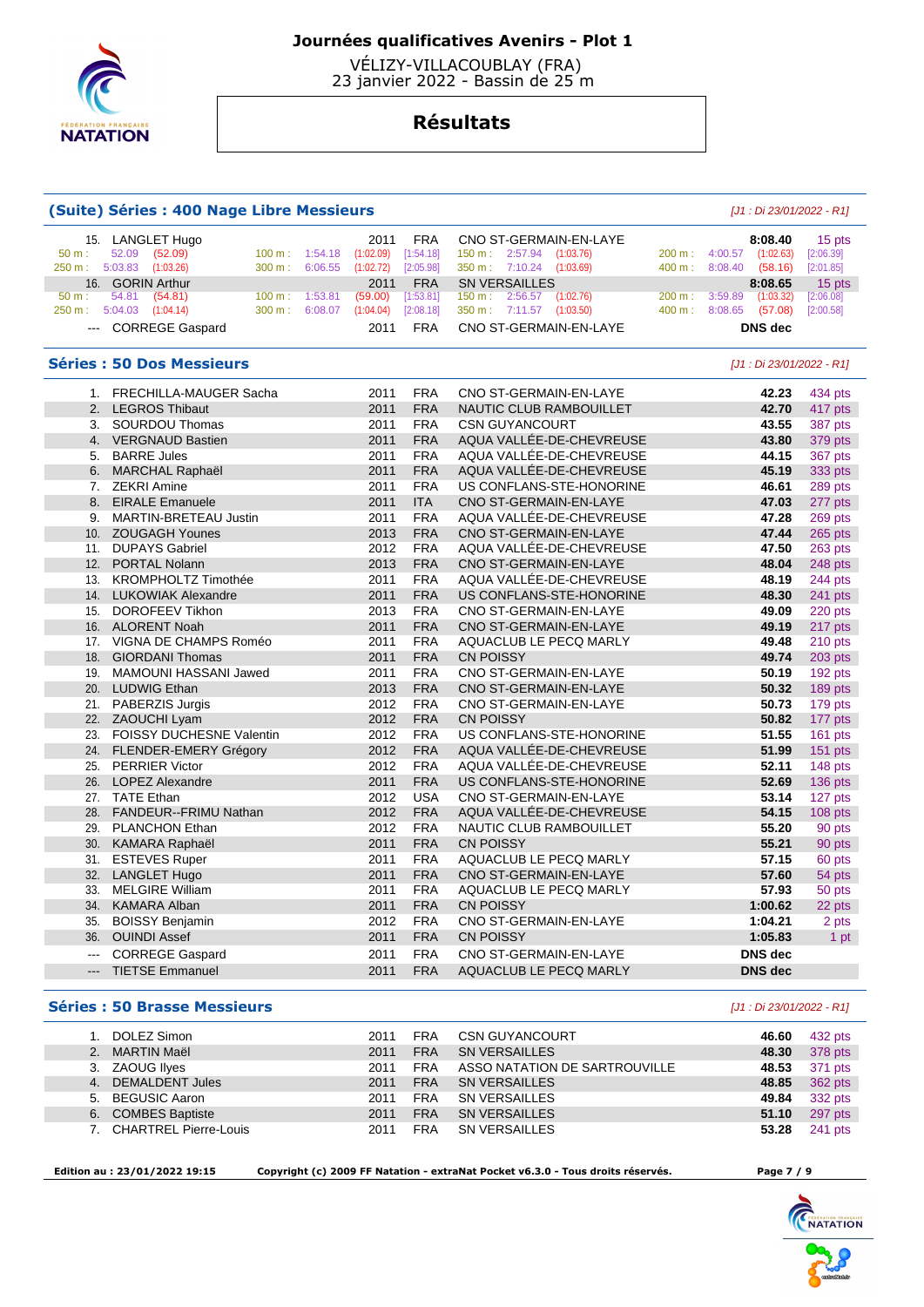

# **Journées qualificatives Avenirs - Plot 1 VÉLIZY-VILLACOUBLAY (FRA)**

 **23 janvier 2022 - Bassin de 25 m** 

# **Résultats**

### **(Suite) Séries : 50 Brasse Messieurs [J1 : Di 23/01/2022 - R1]**

|                         | 8. ROUX Nathan                   | 2012 | <b>FRA</b> | <b>SN VERSAILLES</b>     | 53.35          | 239 pts |
|-------------------------|----------------------------------|------|------------|--------------------------|----------------|---------|
| 9.                      | <b>LEGROS Thibaut</b>            | 2011 | <b>FRA</b> | NAUTIC CLUB RAMBOUILLET  | 53.38          | 239 pts |
| 10.                     | <b>JULIEN Théophile</b>          | 2013 | <b>FRA</b> | <b>SN VERSAILLES</b>     | 53.55          | 235 pts |
| 11.                     | SEI Léo-Paul                     | 2012 | <b>FRA</b> | <b>SN VERSAILLES</b>     | 54.60          | 210 pts |
| 12.                     | FOISSY DUCHESNE Valentin         | 2012 | <b>FRA</b> | US CONFLANS-STE-HONORINE | 56.84          | 162 pts |
| 13.                     | <b>CORAGLIA Bautista</b>         | 2012 | ITA.       | <b>SN VERSAILLES</b>     | 58.28          | 134 pts |
| 14.                     | KAMARA Raphaël                   | 2011 | <b>FRA</b> | <b>CN POISSY</b>         | 1:01.41        | 83 pts  |
| 15.                     | <b>LAGRON MAJSTOROVIC Victor</b> | 2012 | <b>FRA</b> | LE CHESNAY NATATION      | 1:01.67        | 80 pts  |
| 16.                     | <b>BELHAJ Haroon</b>             | 2012 | <b>FRA</b> | <b>SN VERSAILLES</b>     | 1:02.39        | 70 pts  |
| 17.                     | ZAOUCHI Lyam                     | 2012 | <b>FRA</b> | <b>CN POISSY</b>         | 1:02.77        | 65 pts  |
| 18.                     | ERAIFAY ECH CHETYOUY Leyss       | 2012 | <b>FRA</b> | <b>CN POISSY</b>         | 1:03.47        | 56 pts  |
| 19.                     | MAMDOUH RICCIULLI Amjad          | 2011 | <b>FRA</b> | <b>SN VERSAILLES</b>     | 1:03.63        | 55 pts  |
| 20.                     | <b>DOLIVET Neven</b>             | 2012 | <b>FRA</b> | <b>CN POISSY</b>         | 1:05.27        | 37 pts  |
| 21.                     | <b>HAJOU llyes</b>               | 2011 | <b>FRA</b> | LE CHESNAY NATATION      | 1:05.50        | 35 pts  |
| 22.                     | <b>ESTEVES Ruper</b>             | 2011 | <b>FRA</b> | AQUACLUB LE PECQ MARLY   | 1:05.66        | 33 pts  |
| 23.                     | ROBBES Jonas                     | 2013 | <b>FRA</b> | <b>SN VERSAILLES</b>     | 1:06.03        | 30 pts  |
| 24.                     | <b>COMBALUZIER Noé</b>           | 2012 | <b>FRA</b> | <b>SN VERSAILLES</b>     | 1:06.15        | 29 pts  |
| 25.                     | <b>GORIN Arthur</b>              | 2011 | <b>FRA</b> | <b>SN VERSAILLES</b>     | 1:06.64        | 25 pts  |
| 26.                     | <b>PLANCHON Ethan</b>            | 2012 | <b>FRA</b> | NAUTIC CLUB RAMBOUILLET  | 1:10.20        | 5 pts   |
| 27.                     | LHOMMEDIEU Tom                   | 2012 | <b>FRA</b> | <b>SN VERSAILLES</b>     | 1:11.28        | 2 pts   |
| 28.                     | <b>BEGUSIC Noam</b>              | 2014 | <b>FRA</b> | <b>SN VERSAILLES</b>     | 1:11.84        | 1 pt    |
| 29.                     | <b>OUINDI Assef</b>              | 2011 | <b>FRA</b> | <b>CN POISSY</b>         | 1:25.62        | 1 pt    |
| $\qquad \qquad -\qquad$ | AIRAUD Nathan                    | 2012 | <b>FRA</b> | <b>SN VERSAILLES</b>     | <b>DNS</b> dec |         |
| $\qquad \qquad -$       | <b>BRIARD Louis</b>              | 2013 | <b>FRA</b> | <b>SN VERSAILLES</b>     | DNS dec        |         |
| $---$                   | <b>DOROFEEV Tikhon</b>           | 2013 | <b>FRA</b> | CNO ST-GERMAIN-EN-LAYE   | <b>DNS</b> dec |         |
|                         | FRECHILLA-MAUGER Sacha           | 2011 | <b>FRA</b> | CNO ST-GERMAIN-EN-LAYE   | <b>DNS</b> dec |         |

## **Série : 50 Papillon Messieurs** [J1 : Di 23/01/2022 - R1]

| 1. LUKOWIAK Alexandre | 2011 | FRA        | US CONFLANS-STE-HONORINE | 49.14      | 120 pts |
|-----------------------|------|------------|--------------------------|------------|---------|
| 2. GIORDANI Thomas    | 2011 | FRA        | CN POISSY                | 55.07      | 25 pts  |
| 3. KAMARA Alban       | 2011 | FRA        | CN POISSY                | 56.46      | 13 pts  |
| --- DOLIVET Neven     | 2012 | <b>FRA</b> | CN POISSY                | <b>DSQ</b> |         |

## **Séries : 4x50 Nage Libre Messieurs** [J1 : Di 23/01/2022 - R1]

| 1.             | <b>DEMALDENT Jules</b><br><b>JULIEN Théophile</b><br><b>CHARTREL Pierre-Louis</b><br><b>MARTIN Maël</b> | 39.26<br>39.92<br>38.41<br>36.02 | 2011<br>2013<br>2011<br>2011 | <b>FRA</b><br><b>FRA</b><br><b>FRA</b><br><b>FRA</b> | <b>SN VERSAILLES</b>     | 2:33.61 | 492 pts |
|----------------|---------------------------------------------------------------------------------------------------------|----------------------------------|------------------------------|------------------------------------------------------|--------------------------|---------|---------|
| $\mathcal{P}$  | FRECHILLA-MAUGER Sacha                                                                                  | 38.25                            | 2011                         | <b>FRA</b>                                           | CNO ST-GERMAIN-EN-LAYE   | 2:34.65 | 482 pts |
|                | <b>EIRALE Emanuele</b>                                                                                  | 36.30                            | 2011                         | <b>ITA</b>                                           |                          |         |         |
|                | <b>ALORENT Noah</b>                                                                                     | 41.05                            | 2011                         | <b>FRA</b>                                           |                          |         |         |
|                | <b>ZOUGAGH Younes</b>                                                                                   | 39.05                            | 2013                         | <b>FRA</b>                                           |                          |         |         |
| $\mathbf{3}$   | <b>VERGNAUD Bastien</b>                                                                                 | 38.85                            | 2011                         | <b>FRA</b>                                           | AQUA VALLÉE-DE-CHEVREUSE | 2:42.36 | 409 pts |
|                | MARTIN-BRETEAU Justin                                                                                   | 43.25                            | 2011                         | <b>FRA</b>                                           |                          |         |         |
|                | <b>MARCHAL Raphaël</b>                                                                                  | 42.31                            | 2011                         | <b>FRA</b>                                           |                          |         |         |
|                | <b>BARRE Jules</b>                                                                                      | 37.95                            | 2011                         | <b>FRA</b>                                           |                          |         |         |
| 4 <sup>1</sup> | <b>GIORDANI Thomas</b>                                                                                  | 43.62                            | 2011                         | <b>FRA</b>                                           | <b>CN POISSY</b>         | 2:54.52 | 305 pts |
|                | ZAOUCHI Lyam                                                                                            | 43.47                            | 2012                         | <b>FRA</b>                                           |                          |         |         |
|                | <b>DOLIVET Neven</b>                                                                                    | 44.46                            | 2012                         | <b>FRA</b>                                           |                          |         |         |
|                | <b>KAMARA Raphaël</b>                                                                                   | 42.97                            | 2011                         | <b>FRA</b>                                           |                          |         |         |
| 5.             | SEI Léo-Paul                                                                                            | 43.53                            | 2012                         | <b>FRA</b>                                           | <b>SN VERSAILLES</b>     | 2:55.97 | 294 pts |
|                | MAMDOUH RICCIULLI Amjad                                                                                 | 43.60                            | 2011                         | <b>FRA</b>                                           |                          |         |         |
|                | <b>COMBES Baptiste</b>                                                                                  | 45.60                            | 2011                         | <b>FRA</b>                                           |                          |         |         |
|                | <b>CORAGLIA Bautista</b>                                                                                | 43.24                            | 2012                         | <b>ITA</b>                                           |                          |         |         |
|                |                                                                                                         |                                  |                              |                                                      |                          |         |         |